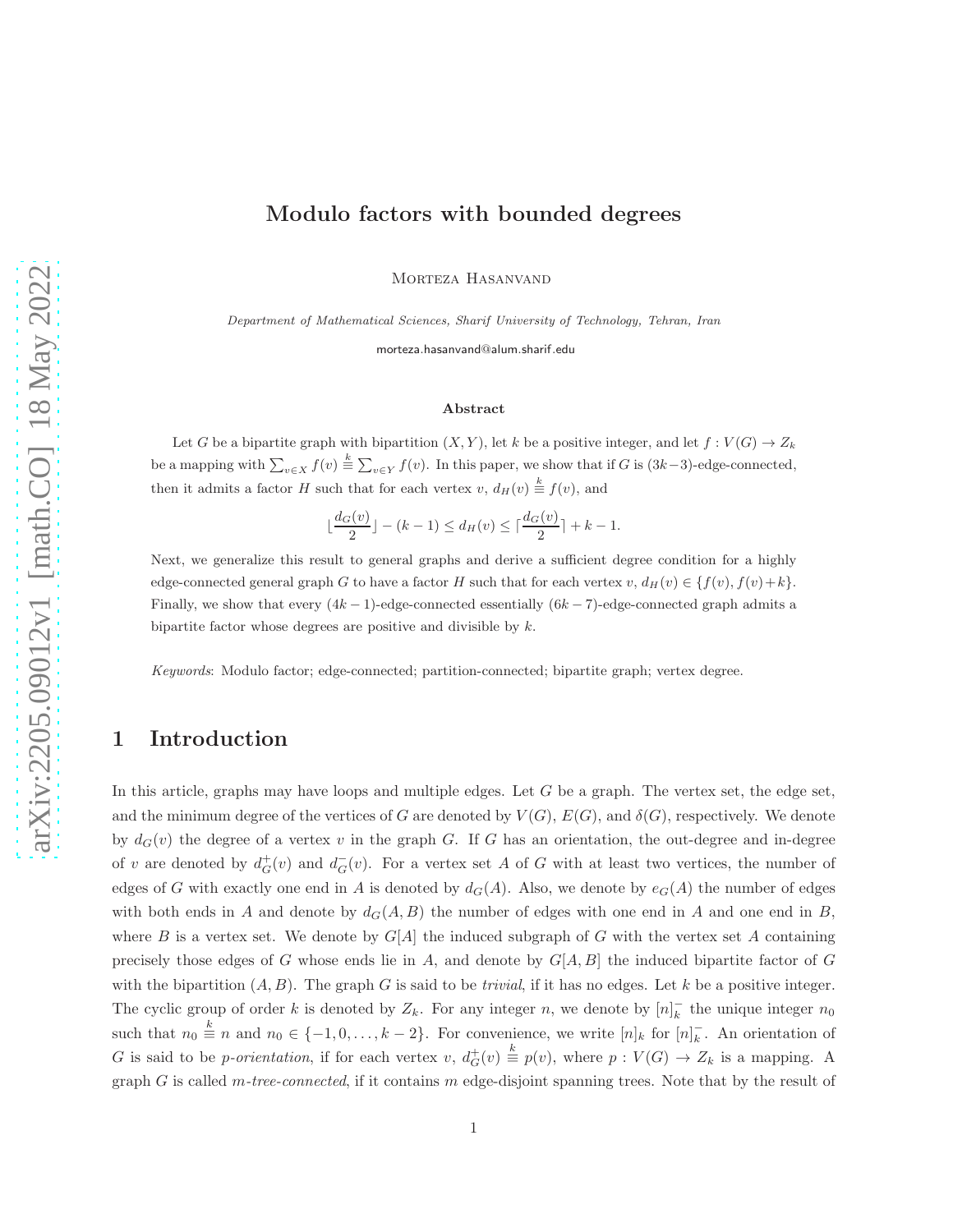Nash-Williams [\[15\]](#page-18-0) and Tutte [\[20\]](#page-19-0) every 2m-edge-connected graph is m-tree-connected. In fact, the result of them says that a loopless graph G is m-tree-connected if and only if  $e_G(P) \ge m(|P|-1)$  for every partition P of  $V(G)$ , where  $e_G(P)$  denotes the number of edges of G joining different parts of P. A graph G is said to be  $(m, l_0)$ -partition-connected, if it can be decomposed into an m-tree-connected factor and a factor F which admits an orientation such that for each vertex  $v, d^+_{F}(v) \geq l_0(v)$ , where  $l_0$  is a nonnegative integer-valued function on  $V(G)$ . A graph is termed *essentially*  $\lambda$ -edge-connected, if all edges of any edge cut of size strictly less than  $\lambda$  are incident with a common vertex. A *parity*  $(g, f)$ -factor refers to a spanning subgraph H such that for each vertex  $v, g(v) \le d_H(v) \le f(v)$  and  $d_H(v) \stackrel{2}{\equiv} g(v) \stackrel{2}{\equiv} f(v)$ , where g and f are two integer-valued functions on  $V(G)$ . The graphs H is also called f-factor, when  $g = f$ . Likewise, an f-factor refers to a spanning subgraph H such that for each vertex v,  $d_H(v) \triangleq f(v)$ , where  $f: V(G) \to Z_k$ . For a graph G, we say that a mapping  $f: V(G) \to Z_k$  is *compatible with* G with respect to a bipartition X, Y of  $V(G)$ , if  $\sum_{v\in X} f(v) - 2x \stackrel{k}{\equiv} \sum_{v\in Y} f(v)$  for an integer x with  $0 \le x \le e_G(X)$  or  $\sum_{v\in X} f(v) \stackrel{k}{\equiv} \sum_{v\in Y} f(v) - 2y$ for an integer y with  $0 \leq y \leq e_G(Y)$ . Likewise, we say that a mapping f is *compatible with* G, if it is compatible with G with respect to every bipartition  $X, Y$  of  $V(G)$ . We will show that when G is bipartite and  $(2k-1)$ -edge-connected, f is compatible with G if and only if f is compatible with G with respect to the unique bipartition  $(X, Y)$  of G. The *bipartite index*  $bi(G)$  of a graph G is the smallest number of all  $|E(G) \setminus E(H)|$  taken over all bipartite factors H. It is easyto see that if G has an f-factor, then f must be compatible with G. A *modulo* k*-regular* graph refers to a graph whose degrees are positive and divisible by k. For a graph G with the vertex u, we denote by  $\chi_u$  the mapping  $\chi_u : V(G) \to \{0, 1\}$  such that  $\chi_u(u) = 1$  and  $\chi_u(v) = 0$  for all vertices v with  $v \neq u$ . Moreover, we denote by  $\bar{\chi}_u$  the mapping  $1 - \chi_u$ . Let Q be a trail-decomposition of the edges of a graph G and let  $X \subseteq V(G)$ . We say that Q is X-parity *trail-decomposition*, if every trail in Q of odd size has exactly one end in X and every trail in Q of even size whose both ends lie in either X or  $V(G) \setminus X$ . Throughout this article, all variables m are nonnegative integers and all variables k are positive integers.

In 2014 Thomassen introduced the concept of modulo factors by formulating the following theorem.

**Theorem 1.1.**([\[18\]](#page-18-1)) Let G be a bipartite graph, let k be an integer,  $k \geq 2$ , and let  $f : V(G) \to Z_k$  be a *compatible mapping. If* G *is* (3k − 3)*-edge-connected, then it has an* f*-factor.*

In this paper, we improve Theorem [1.1](#page-1-0) by giving a sharp bound on degrees as the following version.

**Theorem 1.2.** Let G be a bipartite graph, let k be an integer,  $k \geq 2$ , and let  $f : V(G) \to Z_k$  be a compatible *mapping.* If G is  $(3k-3)$ -edge-connected, then it has an f-factor H such that for each vertex v,

<span id="page-1-0"></span>
$$
\lfloor \frac{d_G(v)}{2} \rfloor - (k-1) \le d_H(v) \le \lceil \frac{d_G(v)}{2} \rceil + (k-1).
$$

In 2016 Thomassen, Wu, and Zhang generalized Theorem [1.1](#page-1-0) to  $(6k - 7)$ -edge-connected graphs with edge-connectivity at least  $6k-7$  and bipartite index at least  $k-1$  provided that k is odd. In Subsection [4.3,](#page-12-0) we develop their result to even integers k and improve it to the following bounded degree version. Note that we will observe in Section [4.1,](#page-10-0) that if  $bi(G) \geq k-1$  and  $(k-1) \sum_{v \in V(G)} f(v)$  is even, then f must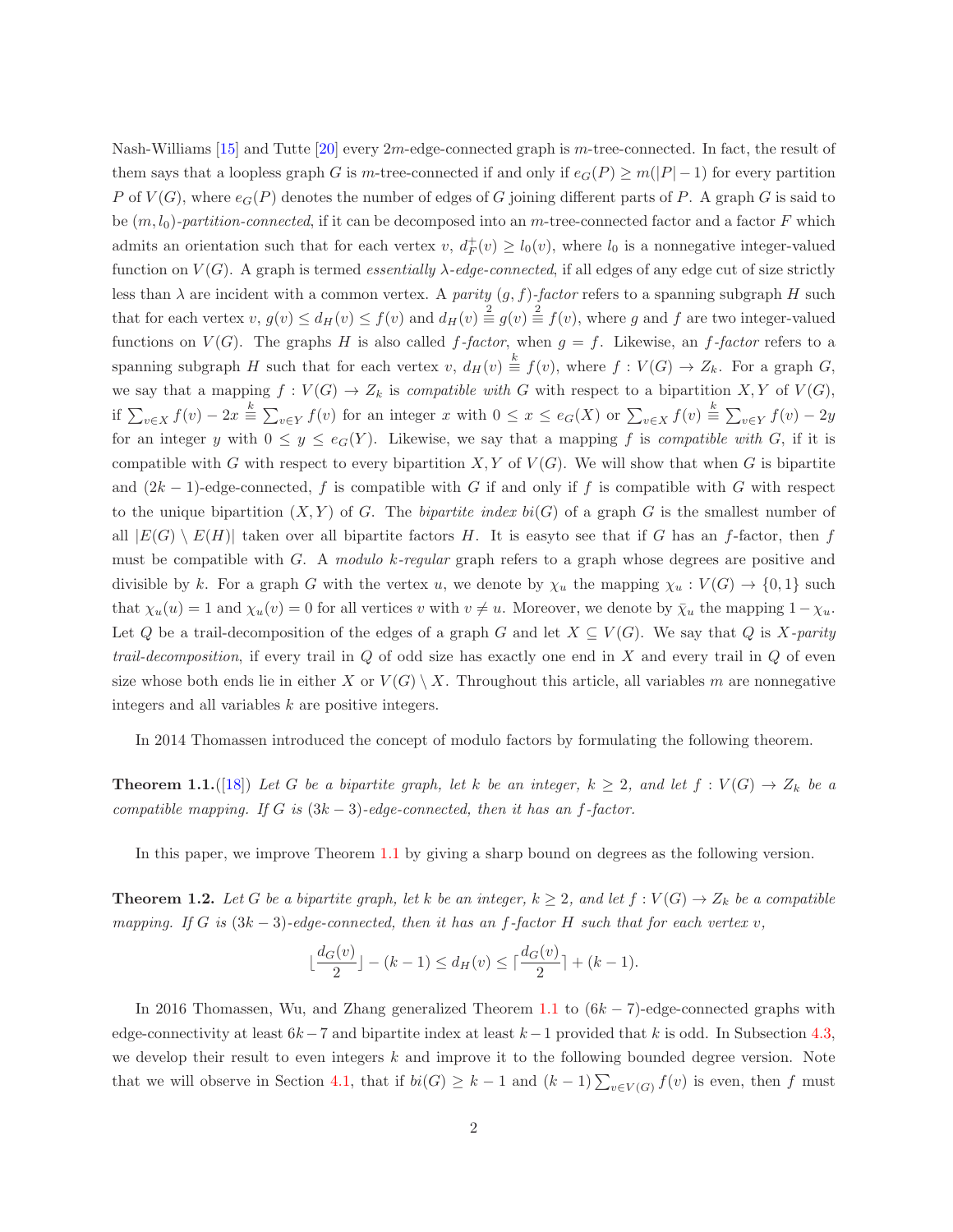be compatible with  $G$ . In addition, we strengthen this result for highly edge-connected graphs by imposing a better upper bound stated in the above-mentioned theorem. In Subsection [4.3,](#page-12-0) we also give a sufficient degree condition for a highly edge-connected graph G to have a factor H such that for each vertex  $v$ ,  $d_H(v) \in \{f(v), f(v) + k\}.$ 

**Theorem 1.3.** Let G be a graph, let k be an integer,  $k \geq 2$ , and let  $f : V(G) \to Z_k$  be a compatible *mapping.* If G is  $(6k - 7)$ -edge-connected, then it has an f-factor H such that for each vertex v,

$$
\lfloor \frac{d_G(v)}{2} \rfloor - (k-1) \le d_H(v) \le \lfloor \frac{d_G(v)}{2} \rfloor + k.
$$

In [\[18\]](#page-18-1), Thomassen used Theorem [1.1](#page-1-0) on even integers to deduce that every  $(12k - 7)$ -edge-connected graph of even order has a bipartite modulo  $k$ -regular factor whose degrees are not divisible by  $2k$ . In Section [5,](#page-15-0) we prove that Thomassen's result holds also for  $(10k - 3)$ -edge-connected essentially  $(12k - 7)$ edge-connected graphs. In addition, we improve the needed edge-connectivity to the following version for the existence of modulo k-regular factors.

Theorem 1.4. *Every* (4k − 1)*-edge-connected essentially* (6k − 7)*-edge-connected graph admits a bipartite modulo* k*-regular factor.*

In 1984 Alon, Friedland, and Kalai proposed the following elegant conjecture and proved it for the case that k is a prime power. Recently, Botler, Colucci, and Kohayakawa  $(2020)$  [\[3\]](#page-18-2) confirmed a weaker version of this conjecture by replacing the lower bound of  $24(k - 1/2)n$  based on Theorem [1.1](#page-1-0) for even integers k, and applied it for their purpose. In this paper, we introduce a simpler technique to improve their result by replacing a better bound less than  $4(k-1)n$ .

<span id="page-2-1"></span>**Conjecture 1.5.**([\[1\]](#page-18-3)) Let G be a loopless graph of order n and let k be a positive integer. If  $|E(G)| >$ (k − 1)n*, then* G *admits a modulo* k*-regular subgraph.*

## 2 Factors modulo 2

<span id="page-2-0"></span>In this section, we consider the existence of parity factors. Our results are based on the following lemma which is a special case of a result due to Lovász  $(1970)$  who gave a criterion for the existence of parity  $(q, f)$ -factors.

**Lemma 2.1.**([\[11\]](#page-18-4)) Let G be a connected graph and let g and f be two integer-valued functions on  $V(G)$  with  $g \leq f$  satisfying  $\sum_{v \in V(G)} f(v) \stackrel{2}{\equiv} 0$ , and  $f(v) \stackrel{2}{\equiv} g(v)$  for each vertex v. Then G has a parity  $(g, f)$ -factor, *if for any two disjoint subsets* A *and* B *of*  $V(G)$  *with*  $A \cup B \neq \emptyset$ *,* 

$$
\omega(G \setminus (A \cup B)) \le 1 + \sum_{v \in A} f(v) + \sum_{v \in B} (d_G(v) - g(v)) - d_G(A, B).
$$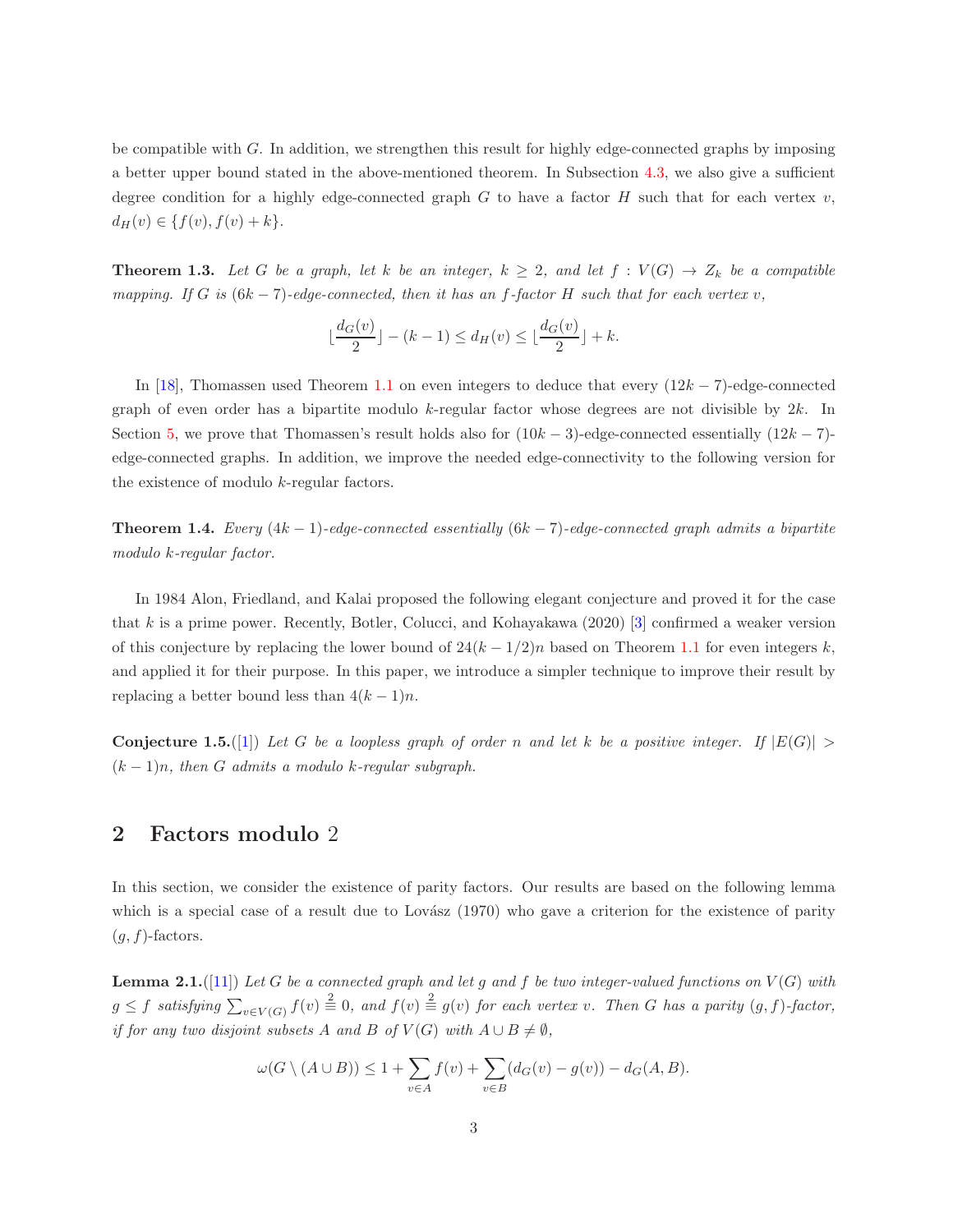It is known that edge-connectedness 1 is sufficient for a graph to have an  $f$ -factor modulo 2, see [\[5,](#page-18-5) [19\]](#page-19-1). The following theorem shows that edge-connectedness 2 is sufficient for a graph to have an f-factor modulo 2 whose degrees fall in predetermined short intervals.

**Theorem 2.2.** Let G be a graph and let  $f: V(G) \to Z_2$  be a mapping with  $\sum_{v \in V(G)} f(v) \stackrel{2}{\equiv} 0$ . If G is 2*-edge-connected, then it has an* f*-factor* H *such that for each vertex* v*,*

<span id="page-3-0"></span>
$$
\lfloor \frac{d_G(v)}{2} \rfloor - 1 \le d_H(v) \le \lceil \frac{d_G(v)}{2} \rceil + 1.
$$

*Furthermore, for an arbitrary vertex* z,  $d_H(z)$  *can be assigned to any plausible integer value in whose interval.* 

**Proof.** For each vertex v, define  $g'(v) \in \{ [d_G(v)/2] - 1, [d_G(v)/2] \}$  and  $f'(v) \in \{ [d_G(v)/2], [d_G(v)/2] + 1 \}$ such that  $g'(v) \triangleq f(v) \triangleq f'(v)$ . Obviously,  $g'(v) \leq f'(v)$ . Note that if  $g'(z) < f'(v)$ , we allow to replace  $g'(z)$  by  $g'(z) + 2$  or replace  $f'(z)$  by  $f'(z) - 2$  with respect to our purpose related to z. For the first choice, we have  $|d_G(z)/2 - g'(z)| \leq 3/2$  and for the second choice, we have  $|d_G(z)/2 - f'(z)| \leq 3/2$ . Let A and B be two disjoint subsets of  $V(G)$  with  $A \cup B \neq \emptyset$ . Since G is 2-edge-connected, it is not hard to check that

$$
\omega(G \setminus (A \cup B)) \le \sum_{A \cup B} \frac{1}{2} d_G(v) - e_G(A \cup B) \le \sum_{A \cup B} \frac{1}{2} d_G(v) - d_G(A, B).
$$

Therefore,

<span id="page-3-1"></span>
$$
\omega(G \setminus (A \cup B)) < 2 + \sum_{v \in A} f'(v) + \sum_{v \in B} (d_G(v) - g'(v)) - d_G(A, B),
$$

whether  $z \in A \cup B$  or not. Thus by Lemma [2.1,](#page-2-0) the graph G has a parity  $(g', f')$ -factor and the proof is completd.

The following well-known result on Eulerian graphs is a special case of Theorem [2.2.](#page-3-0)

**Corollary 2.3.** *Every Eulerian graph* G *with*  $z \in V(G)$  *has a factor* H *such that for each*  $v \in V(G) \setminus \{z\}$ ,  $d_H(v) = d_G(v)/2$ , and  $d_H(z) \in \{d_G(z)/2, d_G(z)/2 + 1\}.$ 

**Proof.** Since G is 2-edge-connected, by Theorem [2.2,](#page-3-0) the graph G has a factor H such that for for each  $v \in$  $V(G) \setminus \{z\}, d_H(v) \stackrel{2}{\equiv} d_G(v)/2$  and  $d_G(v)/2 - 1 \leq d_H(v) \leq d_G(v)/2 + 1$ , and  $d_G(z)/2 \leq d_H(z) \leq d_G(z)/2 + 1$ . Hence H is the desired factor.

An interesting application of Theorem [2.2](#page-3-0) is given in the following corollary.

**Corollary 2.4.** *Every connected 2r-regular graph* G with  $(r + 1)|V(G)|$  *even can be decomposed into two factors whose degrees lie in the set*  $\{r-1, r+1\}$ *.* 

**Proof.** By Theorem [2.2,](#page-3-0) the graph G has a factor such that for each vertex v,  $d_H(v) \triangleq r + 1$  and  $r-1 \leq d_G(v)/2-1 \leq d_H(v) \leq d_G(v)/2+1 \leq r+1$ . Hence H and its complement are the desired factors whose degrees lie in the set  $\{r-1, r+1\}$ .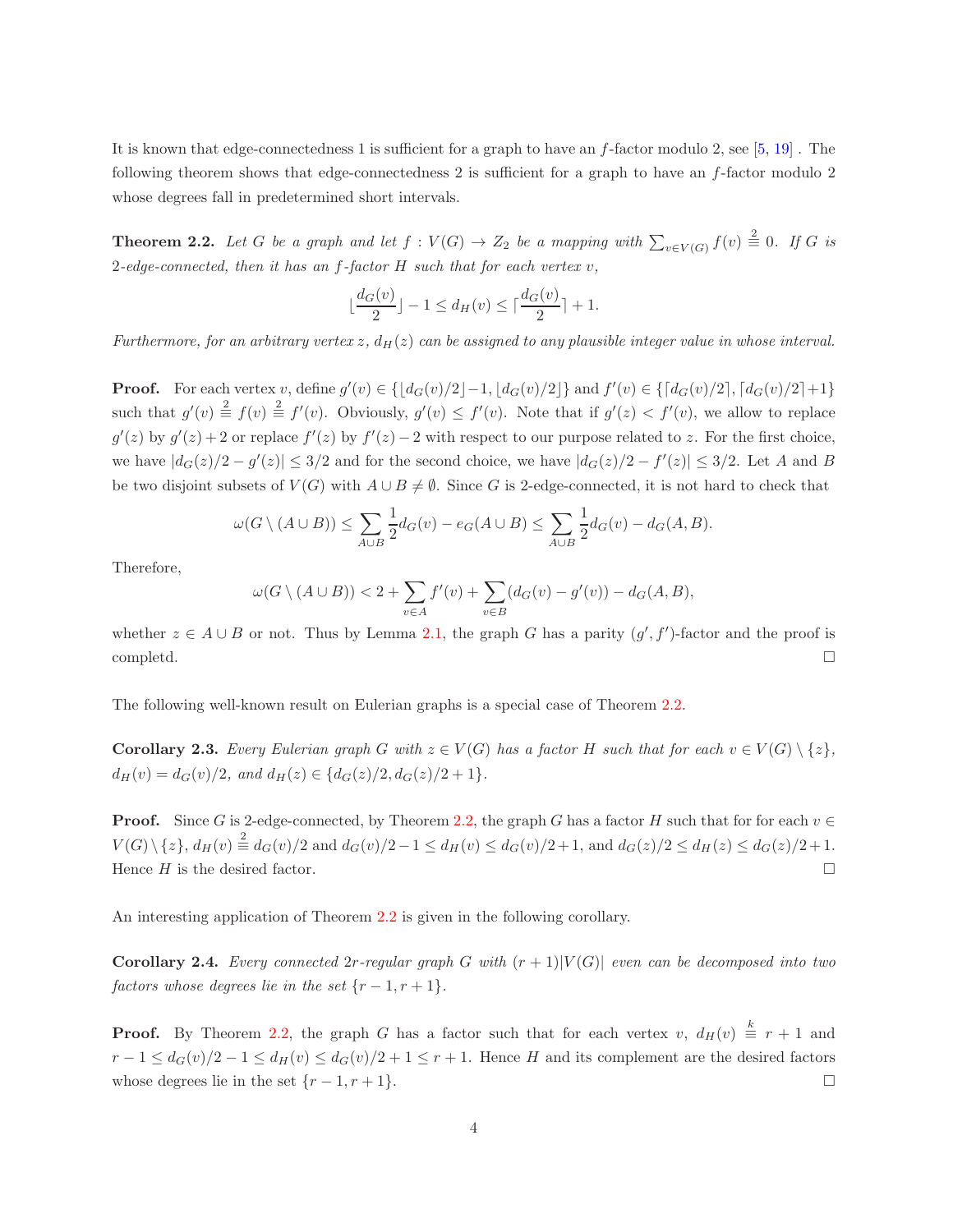Remark 2.5. Note that Theorem [2.2](#page-3-0) can conclude Theorem 11 in [\[4\]](#page-18-6). A generalization of it is formulated in [\[7,](#page-18-7) Theorem 6.5].

In the following theorem, we develop Theorem [2.2](#page-3-0) to a partition-connected version.

**Theorem 2.6.** Let G be a graph and let  $f: V(G) \to Z_2$  be a mapping with  $\sum_{v \in V(G)} f(v) \stackrel{2}{\equiv} 0$ . Let s,  $s_0$ *, and*  $l_0$  *be three integer-valued functions on*  $V(G)$  *satisfying*  $s + s_0 < d_G$  *and*  $\max\{s, s_0\} \leq l_0$ *. If* G *is*  $(1, l_0)$ -partition-connected, then it has an f-factor H such that for each vertex v,

$$
s(v) \le d_H(v) \le d_G(v) - s_0(v).
$$

**Proof.** For each vertex v, define  $g'(v) \in \{s(v), s(v) + 1\}$  and  $f'(v) \in \{d_G(v) - s_0(v) - 1, d_G(v) - s_0(v)\}$ such that  $g'(v) \stackrel{2}{\equiv} f(v) \stackrel{?}{\equiv} f'(v)$ . Note that the condition  $s(v) + s_0(v) < d_G(v)$  implies that  $g'(v) \le f'(v) + 1$ and hence  $g'(v) \leq f'(v)$ , because those have the same parity. By the assumption, the graph G can be decomposed into two factors  $T$  and  $F$  such that  $T$  is a spanning tree and  $F$  admits an orientation such that for each vertex  $v, d_F^+(v) \ge l_0(v)$ . Let A and B be two disjoint subsets of  $V(G)$ . It is not hard to check that

$$
\omega(G \setminus (A \cup B)) \le \omega(T \setminus (A \cup B)) = \sum_{A \cup B} (d_T(v) - 1) + 1 - e_T(A \cup B) \le \sum_{A \cup B} (d_T(v) - 1) + 1 - d_T(A, B).
$$

Since  $d_F^+(v) \ge l_0(v) \ge \max\{s(v), s_0(v)\}\)$  for each vertex v, we must have

$$
0 \leq \sum_{v \in A \cup B} d_F^-(v) - d_F(A, B) \leq \sum_{v \in A} (d_F(v) - s_0(v)) + \sum_{v \in B} (d_F(v) - s(v)) - d_F(A, B).
$$

Therefore,

$$
\omega(G \setminus (A \cup B)) \le \sum_{v \in A} (d_G(v) - s_0(v) - 1) + \sum_{v \in B} (s(v) - 1) - d_G(A, B) + 1.
$$

which implies that

$$
\omega(G \setminus (A \cup B)) \le 1 + \sum_{v \in A} f'(v) + \sum_{v \in B} (d_G(v) - g'(v)) - d_G(A, B).
$$

Thus by Lemma [2.1,](#page-2-0) the graph G has a parity  $(g', f')$ -factor and the proof is completed.

<span id="page-4-0"></span>

# 3 Factors modulo k: Almost bipartite graphs

#### 3.1 Tools: Orientations modulo k

For making some results on the existence of modulo factors with bounded degree, we need to apply some known results on the existence of modulo orientation with bounded out-degrees.

**Theorem 3.1.**([\[6,](#page-18-8) [13\]](#page-18-9)) Let G be a loopless graph with  $z_0 \in V(G)$ , let k be an integer,  $k \geq 3$ , and let  $p: V(G) \to Z_k$  be a mapping with  $|E(G)| \stackrel{k}{\equiv} \sum_{v \in V(G)} p(v)$ . Let  $D_{z_0}$  be a pre-orientation of  $E(z_0)$  that is *the set of edges incident with*  $z_0$ *. Assume that*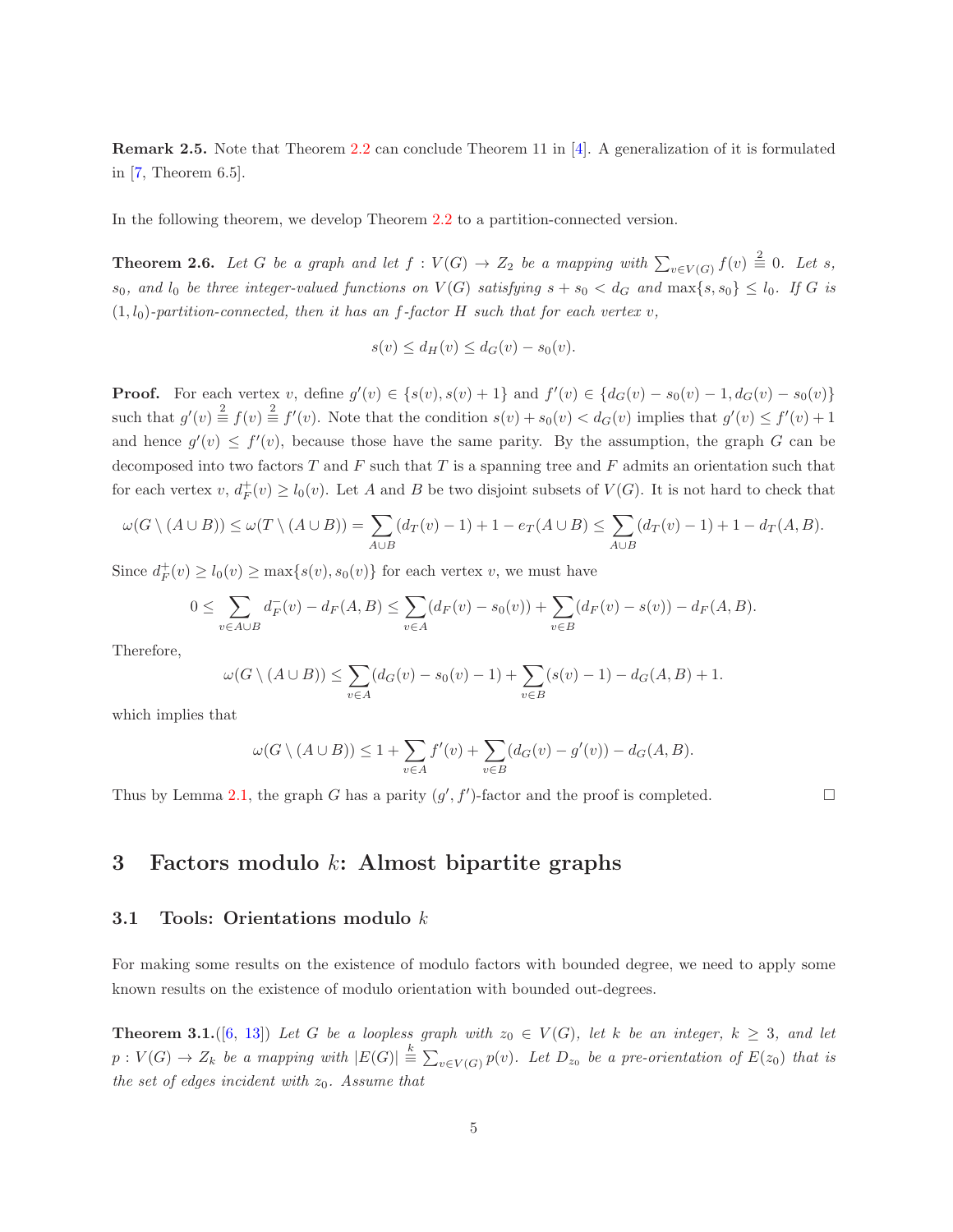1.  $d_G(z_0) \leq 2k - 1 + p(z_0)$ , and the edges incident with  $z_0$  are pre-directed such that  $d_G^+(z_0) \stackrel{k}{\equiv} p(z_0)$ .

- 2.  $d_G(A) \geq 3k 3$ , for every proper vertex subset A of  $V(G) \setminus \{z_0\}$  with  $|A| \geq 2$ .
- *3.*  $d_G(v) \geq 2k 1 + [p(v)]_k$ , for any vertex  $v \in V(G) \setminus \{z_0\}.$

*Then the pre-orientation*  $D_{z_0}$  *can be extended to a p-orientation* D *of* G *such that for each vertex* v*,* 

$$
|d_G^+(v) - d_G(v)/2| < k.
$$

<span id="page-5-0"></span>Corollary 3.2.([\[6,](#page-18-8) [13\]](#page-18-9)) Let G be a loopless graph, let k be an integer,  $k \geq 3$ , let  $p : V(G) \to Z_k$  be a  $mapping \ with \ |E(G)| \triangleq \sum_{v \in V(G)} p(v)$ . If G is essentially  $(3k-3)$ -edge-connected and for each vertex v,  $d_G(v) \geq 2k - 1 + [p(v)]_k$ , then G has a p-orientation such that for each vertex v,

$$
\lfloor \frac{d_G(v)}{2} \rfloor - (k-1) \le d_G^+(v) \le \lceil \frac{d_G(v)}{2} \rceil + (k-1).
$$

 $Furthermore, for an arbitrary vertex  $z$ ,  $d_G^+(z)$  can be assigned to any plausible integer value in whose interval.$ 

The following theorem provides a tree-connected version for the above-mentioned corollary.

**Theorem 3.3.**([\[6\]](#page-18-8)) Let G be a graph with  $z \in V(G)$ , let k be an integer,  $k \geq 3$ , and let  $p: V(G) \to Z_k$  be a  $mapping \ with \ |E(G)| \stackrel{k}{\equiv} \sum_{v \in V(G)} p(v)$ . Let s, s<sub>0</sub>, and l<sub>0</sub> be three integer-valued functions on  $V(G)$  satisfying  $s + s_0 + k - 1 \leq d_G$  and  $\max\{s, s_0\} \leq l_0 + (k-1)\overline{\chi}_z$ . If G is  $(2k-2, l_0)$ -partition-connected, then it has a p*-orientation such that for each vertex* v*,*

<span id="page-5-3"></span><span id="page-5-2"></span>
$$
s(v) \le d_G^+(v) \le d_G(v) - s_0(v).
$$

The following theorem provides another tree-connected version for the above-mentioned corollary.

**Theorem 3.4.**([\[6\]](#page-18-8)) Let G be a non-trivial graph, let k be an integer,  $k \geq 3$ , and let  $p : V(G) \to Z_k$  be a *mapping with*  $|E(G)| \stackrel{k}{\equiv} \sum_{v \in V(G)} p(v)$ . If G is  $(2k-2)$ -tree-connected, then it has a p-orientation such that *for each vertex* v*,*

$$
k/2 - 1 \le d_G^+(v) \le d_G(v) - k/2 + 1.
$$

### 3.2 Bipartite graphs

<span id="page-5-1"></span>There is a special one-to-one mapping between orientations and factors of any bipartite graph, which was utilized by Thomassen in [\[18\]](#page-18-1) in order to establish Theorem [1.1.](#page-1-0) Using the same arguments, we derive the following strengthened version.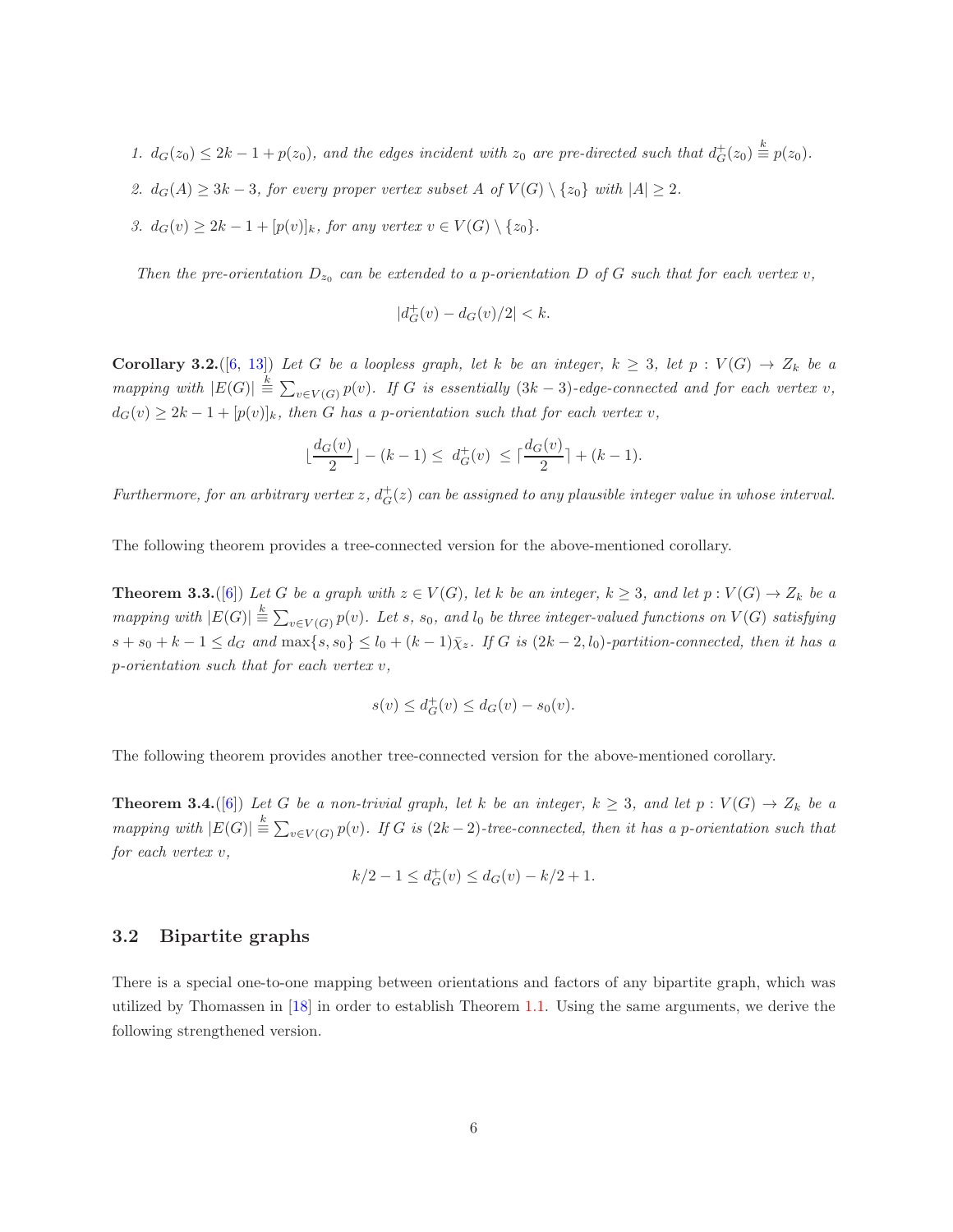**Theorem 3.5.** Let G be a bipartite graph, let k be a positive integer, and let  $f: V(G) \to Z_k$  be a compatible *mapping.* If G is essentially  $(3k-3)$ -edge-connected and  $d_G(v) \geq 2k-1 + [f(v)]_k$  for each vertex v, then G *has an* f*-factor* H *such that for each vertex* v*,*

$$
\lfloor \frac{d_G(v)}{2} \rfloor - (k-1) \le d_H(v) \le \lceil \frac{d_G(v)}{2} \rceil + (k-1).
$$

*Furthermore, for an arbitrary vertex* z,  $d_H(z)$  *can be assigned to any plausible integer value in whose interval.* 

**Proof.** The special case  $k = 2$  follows from Theorem [2.2.](#page-3-0) Assume  $k \geq 3$ . Let  $(X, Y)$  be the bipartition of G. For each  $v \in X$ , define  $p(v) = f(v)$ , and for each  $v \in Y$ , define  $p(v) = d_G(v) - f(v)$ . Since f is compatible with  $G, \sum_{v \in X} f(v) \stackrel{k}{\equiv} \sum_{v \in Y} f(v)$  which can conclude that  $|E(G)| \stackrel{k}{\equiv} \sum_{v \in V(G)} p(v)$ . By the assumption for each  $v \in X$ ,  $d_G(v) \geq 2k-1 + [p(v)]_k = 2k-1 + [f(v)]_k$ . Also, for each  $v \in Y$ , one can conclude that  $d_G(v) \ge 2k - 1 + [d_G(v) - p(v)]_k = 2k - 1 + [f(v)]_k$ , see [\[6\]](#page-18-8). Since G is essentially  $(3k-3)$ -edge-connected, for every vertex set A with  $2 \leq |A| \leq |V(G)| - 2$ , we have  $d_G(A) \geq 3k - 3 \geq 2k - 1 + [p(A)]_k$ . According to Corollary [3.2,](#page-5-0) the graph G has a p-orientation modulo k such that for each vertex v,  $|d_G(v)/2| - (k-1) \le$  $d_G^+(v) \leq [d_G(v)/2] + (k-1)$ . Take H to be the factor of G consisting of all edges directed from X to Y. Since for all vertices  $v \in X$ ,  $d_H(v) = d_G^+(v)$ , and for all vertices  $v \in Y$ ,  $d_H(v) = d_G(v) - d_G^+(v)$ , the graph H is the desired f-factor. The remaining case  $k = 1$  can be proved similarly, because it is known that every graph G has an orientation such that for each vertex v,  $\lfloor d_G(v)/2 \rfloor \leq d_G^+(v) \leq \lceil d_G(v)/2 \rceil$ ; in particular, we can arbitrarily have  $d_G^+(z) = \lfloor d_G(z)/2 \rfloor$  or  $d_G^+(z) = \lceil d_G(z)/2 \rceil$  by reversing the orientation (if necessary).  $\Box$ 

Remark 3.6. Recently, Bensmail, Merker, and Thomassen [\[2\]](#page-18-10) applied Theorem [1.1](#page-1-0) with a weaker version to deduce that every 16-edge-connected bipartite graph admits a decomposition into at most two locally irregular subgraphs. By the current improvement, their result can be refined a little.

<span id="page-6-0"></span>**Corollary 3.7.** Let G be a bipartite graph, let k be a positive integer, and let  $f: V(G) \to Z_k$  be a compatible *mapping. If* G *is* (3k − 3)*-edge-connected, then it has an* f*-factor* H *such that for each vertex* v*,*

$$
\lfloor \frac{d_G(v)}{2} \rfloor - (k-1) \le d_H(v) \le \lceil \frac{d_G(v)}{2} \rceil + (k-1).
$$

We have the following immediate conclusions similar to Corollaries 3.9 and 3.10 in [\[6\]](#page-18-8). Note the required edge-connectivity  $3k-3$  of the first one can be replaced by odd edge-connectivity  $3k-2$  and the second one can be replaced by the condition  $d_G(A) \geq 6k - 2$ , where A is a subset of  $V(G)$  with odd size.

Corollary 3.8. *Let* G *be a bipartite graph and let* k *be an odd positive integer. If* G *is* (3k − 3)*-edgeconnected, then it has a factor* H *such that for each vertex* v*,*

$$
d_H(v) \in \{\frac{d_G(v)}{2} - \frac{k}{2}, \ \frac{d_G(v)}{2}, \ \frac{d_G(v)}{2} + \frac{k}{2}\}.
$$

**Proof.** For each vertex v, define  $f(v) = d_G(v)/2$  (mod k) when  $d_G(v)$  is even, and define  $f(v) = (d_G(v) + d_G(v))$ k)/2 (mod k) when  $d_G(v)$  is odd. Let  $(X, Y)$  be the bipartition of G. Obviously,  $\sum_{v \in X} f(v) \stackrel{k}{=} |E(G)|/2 +$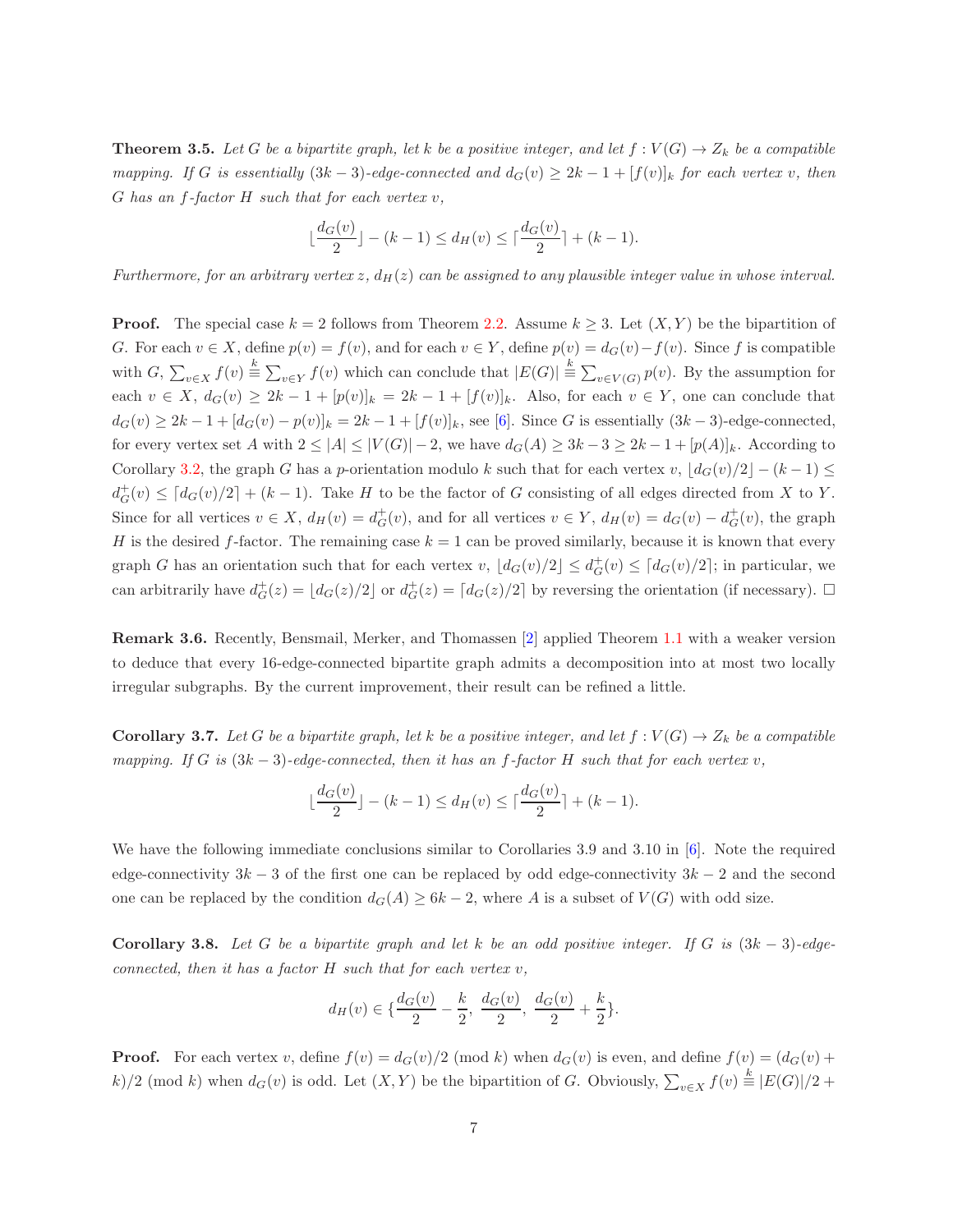$n_x k/2$  and  $\sum_{v \in Y} f(v) \stackrel{k}{=} |E(G)|/2 + n_y k/2$ , where  $n_x$  and  $n_y$  are the number of vertices in X and Y with odd degrees, respectively. Since  $n_x$  and  $n_y$  have the same parity,  $\sum_{v \in X} f(v) \stackrel{k}{=} \sum_{v \in Y} f(v)$ . Thus by Corollary [3.7,](#page-6-0) the graph G has an f-factor such that for each vertex v,  $\lfloor d_G(v)/2 \rfloor - (k-1) \le d_H(v) \le$  $\lceil d_G(v)/2 \rceil + (k-1)$ . If  $d_G(v)$  is even, then  $d_H(v) = d_G(v)/2$ . Otherwise, since  $d_G(v)/2 - 3k/2 < d_H(v)$  $d_G(v)/2 + 3k/2$ , we must have  $d_H(v) \in \{d_G(v)/2 - k/2, d_G(v) + k/2\}$ . Hence H is the desired factor.  $\square$ 

<span id="page-7-0"></span>Corollary 3.9. *Let* G *be a bipartite Eulerian graph of even order and let* k *be a positive integer. If* G *is* (6k − 2)*-edge-connected, then it has a factor* H *such that for each vertex* v*,*

$$
d_H(v) \in \{\frac{d_G(v)}{2} - k, \ \frac{d_G(v)}{2} + k\}.
$$

**Proof.** For each vertex v, define  $f(v) = d_G(v)/2 + k \pmod{2k}$ . Since f is compatible with G, by Corol-lary [3.7,](#page-6-0) the graph G has an f-factor H such that for each vertex v,  $d_G(v)/2 - 3k < d_G(v)/2 - (2k-1) \le$  $d_H(v) \leq d_G(v)/2 + 2k - 1 < d_G(v)/2 + 3k$ . Hence H is the desired factor.

The following corollary is an improved version of Lemma 4.1 in [\[14\]](#page-18-11). Note the required edge-connectivity 3k-3 can be replaced by the condition  $d_G(A) \geq 3k-3$ , where A is a subset of  $V(G)$  satisfying  $0 < |A \cap Y| < |Y|$ , by replacing Corollary 3.8 in [\[6\]](#page-18-8) in the proof.

Corollary 3.10. Let G be a  $(3k-3)$ -edge-connected bipartite graph on classes X and Y, where each vertex *in* X has even degree. For every function  $f: Y \to Z_k$  satisfying  $\sum_{v \in Y} f(v) \stackrel{k}{\equiv} \frac{1}{2} |E(G)|$ , there exists a factor H *of* G *such that*

*1.*  $d_H(v) = \frac{1}{2} d_G(v)$  *for each*  $v \in X$ *.* 2.  $|d_H(v) - \frac{1}{2}d_G(v)| < k$  *and*  $d_H(v) \stackrel{k}{\equiv} f(v)$  *for each*  $v \in Y$ *.* 

**Proof.** For each  $v \in X$ , define  $f(v) = d_G(v)/2$  (mod k). According to the assumption,  $\sum_{v \in X} f(v) \stackrel{k}{=}$  $\sum_{v\in X} d_G(v)/2 \stackrel{k}{\equiv} \frac{1}{2}|E(G)| \stackrel{k}{\equiv} \sum_{v\in Y} f(v)$ . Thus by Corollary [3.7,](#page-6-0) the graph G has an f-factor H such that for each vertex v,  $d_G(v)/2 + k < |d_G(v)/2| - (k-1) \le d_H(v) \le [d_G(v)/2] + (k-1) < d_G(v)/2 + k$  which implies that  $|d_H(v) - \frac{1}{2}d_G(v)| < k$ . For each  $v \in X$ , we therefore have  $d_H(v) = d_G(v)/2$ . This can complete the proof.  $\Box$ 

The following theorem provides a partition-connected version for Theorem [3.5.](#page-5-1)

**Theorem 3.11.** Let G be a bipartite graph with  $z \in V(G)$ , let k be an integer,  $k \geq 3$ , and let  $f : V(G) \to Z_k$ *be a compatible mapping. Let* s, s<sub>0</sub>, and  $l_0$  *be three integer-valued functions on*  $V(G)$  *satisfying*  $s+s_0+k-1 \leq$  $d_G$  and  $\max\{s, s_0\} \leq l_0 + (k-1)\overline{\chi}_z$ . If G is  $(2k-2, l_0)$ -partition-connected, then it admits an f-factor H *such that for each vertex* v*,*

$$
s(v) \le d_H(v) \le d_G(v) - s_0(v).
$$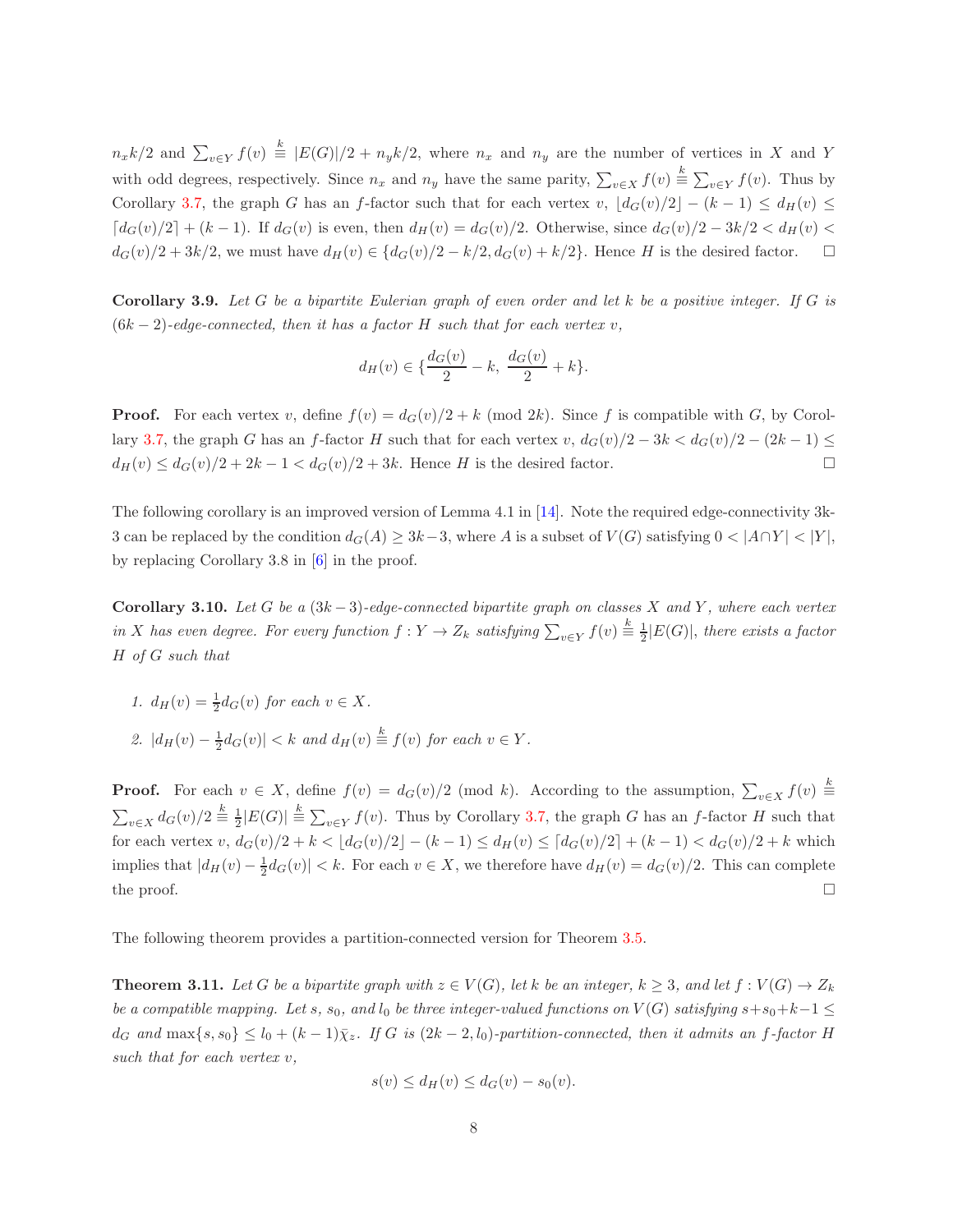**Proof.** Let  $(X, Y)$  be a bipartition of G. For each  $v \in X$ , define  $p(v) = f(v)$ , and for each  $v \in Y$ , define  $p(v) = d_G(v) - f(v)$ . By the assumption, we must have  $|E(G)| \stackrel{k}{\equiv} \sum_{v \in V(G)} p(v)$ . By Theorem [3.3,](#page-5-2) the graph G has a p-orientation modulo k such that for each  $v \in X$ ,  $s(v) \le d_G^+(v) \le d_G(v) - s_0(v)$ , and for each  $v \in Y$ ,  $s_0(v) \leq d_G^+(v) \leq d_G(v) - s(v)$ , Take H to be the factor of G consisting of all edges directed from X to Y. Since for all vertices  $v \in X$ ,  $d_H(v) = d_G^+(v)$ , and for all vertices  $v \in Y$ ,  $d_H(v) = d_G(v) - d_G^+(v)$ , the graph H is the desired f-factor we are looking for.  $\Box$ 

<span id="page-8-1"></span>We describe below an interesting application of Theorem [3.4](#page-5-3) on modulo factors with the same fixed bound on all degrees.

**Theorem 3.12.** Let G be a bipartite non-trivial graph, let k be an integer,  $k \geq 3$ , and let  $f: V(G) \to Z_k$  be *a compatible mapping. If* G *is* (2k − 2)*-tree-connected, then it has an* f*-factor* H *such that for each vertex*  $v, k/2 - 1 \le d_H(v) \le d_G(v) - k/2 + 1.$ 

**Proof.** Let  $(X, Y)$  be the bipartition of G. For each  $v \in X$ , define  $p(v) = f(v)$ , and for each  $v \in Y$ , define  $p(v) = d_G(v) - f(v)$ . By the assumption, we must have  $|E(G)| \stackrel{k}{\equiv} \sum_{v \in V(G)} p(v)$ . By Theorem [3.4,](#page-5-3) the graph G has a p-orientation such that for each vertex v,  $k/2 - 1 \le d_G^+(v) \le d_G(v) - k/2 + 1$ . Define H to be the factor of G consisting of all edges directed from  $X$  to  $Y$ . It is easy to check that  $H$  is the desired factor we are looking for.  $\Box$ 

### 3.3 Graphs with small bipartite index

In this subsection, we shall establish a non-bipartite version for Corollary [3.7.](#page-6-0) Before stating the main result, let us prove the following stronger but more complicated assertion.

**Theorem 3.13.** Let G be a graph, let k be an integer,  $k \geq 3$ , and let  $f: V(G) \rightarrow Z_k$  be a compatible *mapping. Decompose* G *into two factors* T *and* G<sup>0</sup> *such that* T *admits an* X*-parity trail-decomposition and*  $e_{G_0}(X) + e_{G_0}(Y) = \min\{k-1, e_G(X) + e_G(Y)\}\$ , where  $X, Y$  is a bipartition of  $V(G)$ . If  $G_0$  is  $(3k-3)$ *edge-connected, then* G *has an* f*-factor* H *such that for each vertex* v*,*

<span id="page-8-0"></span>
$$
\lfloor \frac{d_G(v)}{2} \rfloor - (k-1) \le d_H(v) \le \lceil \frac{d_G(v)}{2} \rceil + (k-1).
$$

*Furthermore, for an arbitrary given vertex* z *of odd degree, the upper bound can be reduced by one.*

**Proof.** Let T be the graph with  $V(T) = V(G)$  obtained from an X-parity trail-decomposition Q of T by removing each trail and joining end vertices. Let  $M = G_0[X] \cup G_0[Y]$  so that  $|E(M)| \leq k - 1$ . Decompose M into two factors  $\mathcal{M}_0$  and  $\mathcal{M}$ . We are going to construct a new graph  $H_0$  that plays an important role in the proof. First, add a new vertex  $z_0$  to  $G_0$  along with a directed edge  $z_0z$  which is directed from  $z_0$  to z. Next, for each edge  $uv \in E(M)$ , add two directed edges  $z_0u$  and  $z_0v$  such that both of them directed toward  $z_0$ , if either  $u, v \in X$  and  $uv \in E(\mathcal{M}_0)$  or  $u, v \in Y$  and  $uv \in E(\mathcal{M})$ , and also directed away from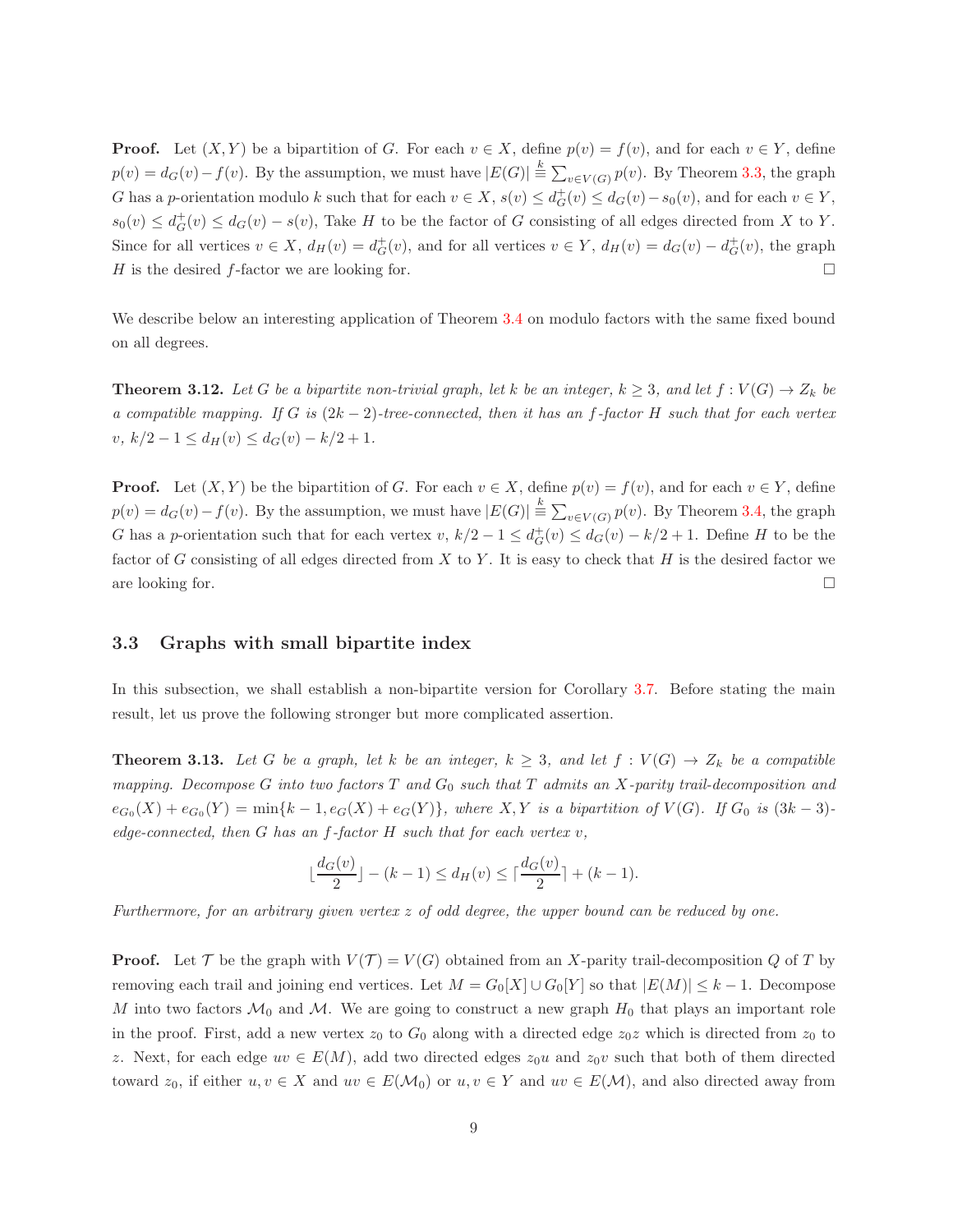$z_0$ , if either  $u, v \in X$  and  $uv \in E(\mathcal{M})$  or  $u, v \in Y$  and  $uv \in E(\mathcal{M}_0)$ . Call the resulting graph  $H_0$ . For the case that G has not a vertex z of odd degree, one can construct  $H_0$  without inserting such artificial edge zz<sub>0</sub>. Note that for each  $v \in V(G)$ ,  $d_G(v) + \chi_z(v) = d_{H_0}(v) + d_{\mathcal{T}}(v) + 2t(v)$ , where  $t(v) = (d_T(v) - d_{\mathcal{T}}(v))/2$ . Define  $p(z_0) = 2e_{\mathcal{M}}(X) + 2e_{\mathcal{M}_0}(Y) + 1$ , and for each  $v \in V(H_0) \setminus \{z_0\}$ , define

$$
p(v) = \begin{cases} f(v) - t(v), & \text{if } v \in X; \\ d_{H_0}(v) + d_{\mathcal{T}}(v) - (f(v) - t(v)), & \text{if } v \in Y. \end{cases}
$$

It is not hard to check that

$$
\sum_{v \in V(H_0)} p(v) \stackrel{k}{=} |E(H_0 \cup \mathcal{T})| + \sum_{v \in X} f(v) - 2e_{\mathcal{M}_0}(X) - \sum_{v \in Y} f(v) + 2e_{\mathcal{M}}(Y) - \sum_{v \in X} t(v) + \sum_{v \in Y} t(v).
$$

Since f is compatible, there are two nonnegative integers x and y with  $x \leq e_G(X)$  and  $y \leq e_G(Y)$  such that  $x + y \leq k - 1$  and  $\sum_{v \in X} f(v) - 2x \stackrel{k}{=} \sum_{v \in Y} f(v) - 2y$ . Thus the graphs M and  $\mathcal{M}_0$  could be chosen such that the following equality holds:  $\sum_{v \in V(H_0)} p(v) \stackrel{k}{\equiv} |E(H_0 \cup \mathcal{T})|$ . Note that  $d_{H_0}(z_0) \leq 2|E(M)| + 1 \leq$  $2k-1 \leq 2k-1+p(z_0)$ . Moreover, for every nonempty proper vertex subset of  $V(H_0) \setminus \{z_0\}$ , we have  $d_{H_0}(A) \geq d_{G_0}(A) \geq 3k-3$ . Thus by Theorem [3.1,](#page-4-0) the pre-orientation of  $E_{H_0}(z_0)$  can be extended to a p-orientation of  $H_0 \cup \mathcal{T}$  such that for each vertex v,

$$
\lfloor \frac{d_{\mathcal{T}}(v) + d_{H_0}(v)}{2} \rfloor - (k-1) \leq d_{\mathcal{T}}^+(v) + d_{H_0}^+(v) \leq \lceil \frac{d_{\mathcal{T}}(v) + d_{H_0}(v)}{2} \rceil + (k-1).
$$

Define  $F_0$  to be the factor of  $G_0$  consisting of all edges of  $H_0 - z_0$  directed from X to Y. Let  $v_0, \ldots, v_n$ be an arbitrary trail in Q such that the edge  $v_0v_n$  directed from  $v_0$  to  $v_n$  in T. If  $v_0 \in X$ , we select all edges  $v_{2i}v_{2i+1}$  of this trail; otherwise, we select all edges  $v_{2i+1}v_{2i+2}$ . Let F be the factor of T consists of all selected edges. Since Q is an X-parity trail-decomposition, we must have  $d_F(v) = d^+_{\mathcal{T}}(v) + t(v)$  for each  $v \in X$ , and  $d_F(v) = d_{\mathcal{T}}^-(v) + t(v)$  for each  $v \in Y$ . Define  $H = \mathcal{M}_0 \cup F_0 \cup F$ . According to the construction of H, for each  $v \in V(G)$ , we have

$$
d_H(v) = d_{\mathcal{M}_0}(v) + d_{F_0}(v) + d_F(v) = \begin{cases} d^+_{H_0}(v) + d^+_{\mathcal{T}}(v) + t(v), & \text{if } v \in X; \\ d^-_{H_0}(v) - \chi_z(v) + d^-_{\mathcal{T}}(v) + t(v), & \text{if } v \in Y. \end{cases}
$$

Therefore, for each vertex  $v, d_H(v) \stackrel{k}{\equiv} f(v)$ , and

$$
\lfloor \frac{d_G(v) + \chi_z(v)}{2} \rfloor - (k-1) - \chi_z(v) \le d_H(v) \le \lceil \frac{d_G(v) + \chi_z(v)}{2} \rceil + (k-1) - \chi_z(v).
$$

Hence it is not hard to check that H is the desired f-factor we are looking for.  $\Box$ 

An improved version of Corollary [3.7](#page-6-0) is given in the next corollary.

Corollary 3.14. Let G be a graph, let k be a positive integer, and let  $f: V(G) \to Z_k$  be a compatible *mapping.* If  $G[X, Y]$  *is*  $(3k - 3)$ *-edge-connected and*  $e_G(X) + e_G(Y) \leq k - 1$  *for a bipartition of* X, Y *of*  $V(G)$ *, then* G has an f-factor H such that for each vertex v,

<span id="page-9-0"></span>
$$
\lfloor \frac{d_G(v)}{2} \rfloor - (k-1) \le d_H(v) \le \lceil \frac{d_G(v)}{2} \rceil + (k-1).
$$

*Furthermore, for an arbitrary given vertex* z *of odd degree, the upper bound can be reduced by one.*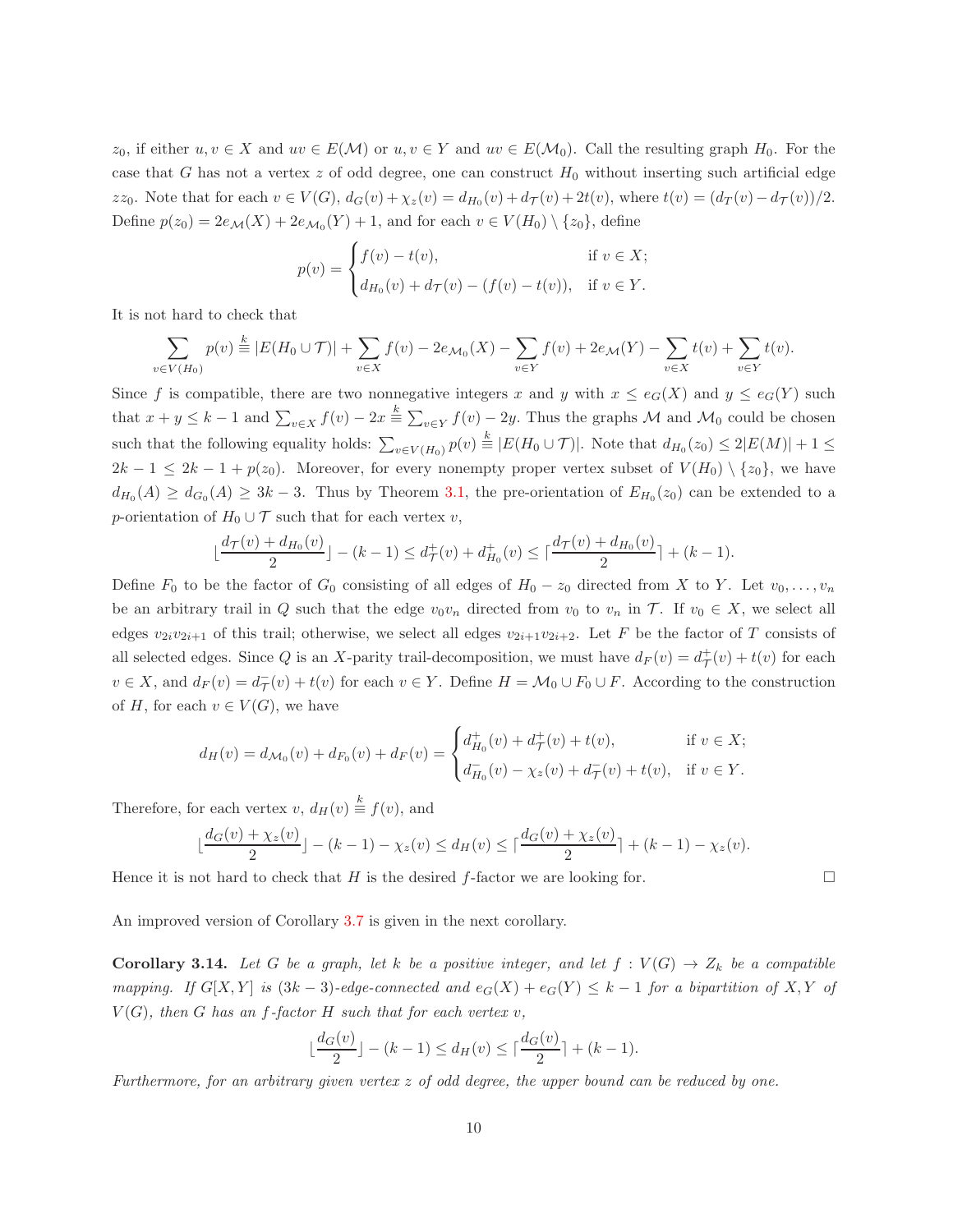**Proof.** Apply Theorem [3.13](#page-8-0) with the empty factor  $T$ . Notice that  $T$  admits an  $X$ -parity trail-decomposition.  $\Box$ 

# <span id="page-10-0"></span>4 Factors modulo k: General graphs

### 4.1 Compatible mappings

In the following, we shall provide some sufficient conditions for a mapping to be compatible. Before doing so, let us make the following lemma which can conclude that every  $(2bi(G) + 1)$ -edge-connected graph G has a unique bipartition X, Y of  $V(G)$  satisfying  $e_G(X) + e_G(Y) = bi(G)$ . In particular, every connected bipartite graph has a unique bipartition.

<span id="page-10-1"></span>**Lemma 4.1.** *If* G is an m-edge-connected graph and  $m \geq 2bi(G) + 1$ , then there is a unique bipartition  $X, Y \text{ of } V(G) \text{ satisfying } e_G(X) + e_G(Y) < m - bi(G).$ 

**Proof.** Let X, Y be a bipartition of  $V(G)$  satisfying  $e_G(X) + e_G(Y) = bi(G) < m - bi(G)$ . Let X', Y' be another bipartition of  $V(G)$  with  $\{X', Y'\} \neq \{X, Y\}$ . Set  $A = (X' \cap X) \cup (Y' \cap Y)$ . If A is empty, then it is easy to check that  $X' = Y$  and  $Y' = X$ . Likewise, if  $V(G) \setminus A$  is empty, then we must have  $X' = X$  and  $Y' = Y$ . Thus A is a nonempty proper subset of  $V(G)$ . Therefore,  $e_G(X') + e_G(Y') \ge$  $d_G(A) - (e_G(X) + e_G(Y)) \geq m - bi(G)$ . Hence the proof is completed.

The following theorem gives sufficient conditions for a mapping to be compatible with the main graph.

**Theorem 4.2.** Let G be a graph, let k be a positive integer, and let  $f: V(G) \to Z_k$  be a mapping with  $(k-1)\sum_{v\in V(G)} f(v)$  even. Then f is compatible with G, if one of the following conditions holds:

- <span id="page-10-2"></span>*1. k is even and*  $bi(G) \geq k/2 - 1$ *.*
- *2. k is odd and*  $bi(G) > k 1$ *; see* [\[19\]](#page-19-1)*.*
- *3.* G is  $(2k-2)$ -edge-connected and f is compatible with G with respect to a bipartition X, Y of  $V(G)$ *satisfying*  $e_G(X) + e_G(Y) \leq k - 1$ .

**Proof.** Let X, Y be a bipartition of  $V(G)$ . Let  $x, y \in \{0, \ldots, k-1\}$  be two integers such that  $\sum_{v \in X} f(v)$  –  $\sum_{v\in Y} f(v) \stackrel{k}{\equiv} 2x$  and  $\sum_{v\in Y} f(v) - \sum_{v\in X} f(v) \stackrel{k}{\equiv} 2y$ . Obviously,  $2x+2y \stackrel{k}{\equiv} 0$ . Thus if k is odd, then  $x+y \stackrel{k}{\equiv} 0$ and hence  $x + y \in \{0, k\}$ . Likewise, if k is even, then  $\sum_{v \in X} f(v) - \sum_{v \in Y} f(v)$  is even and hence  $x + y \stackrel{k/2}{\equiv} 0$ , which implies that  $x + y \in \{0, k/2\}$ . Since  $e_G(X) + e_G(Y) \ge bi(G)$ , by the assumption, we must have  $e_G(X) \geq x$  or  $e_G(Y) \geq y$ . This implies that f is compatible with G with respect to X, Y. Hence the first two assertions hold. Now, assume that G is  $(2k-2)$ -edge-connected and f is compatible with G with respect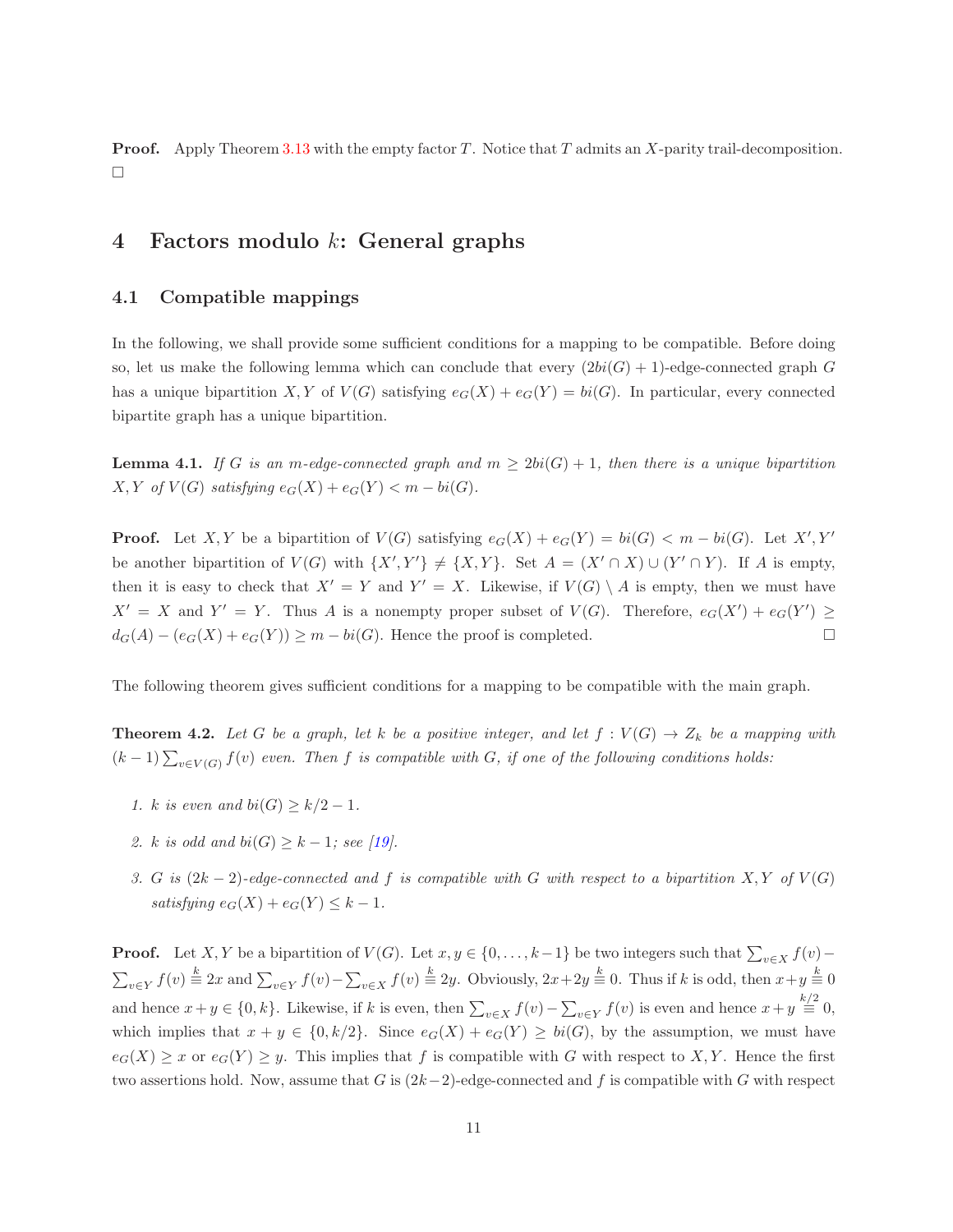to a bipartition X, Y of  $V(G)$  satisfying  $e_G(X) + e_G(Y) \leq k - 1$ . Let  $X', Y'$  be another bipartition of  $V(G)$ . By Lemma [4.1,](#page-10-1) we must have  $e_G(X') + e_G(Y') \ge 2k - 2 - (e_G(X) + e_G(Y)) \ge (k - 2) = k - 1$ . Thus one can similarly conclude that f must be compatible with G with respect to  $X', Y'$ . This can complete the  $\Box$ 

### 4.2 Bipartite tree-connected factors

For developing Theorem [3.12](#page-8-1) to general graphs, we need to refine Proposition 1 in [\[17\]](#page-18-12) to the following tree-connected version. This lemma is a useful tool for finding edge-connected and tree-connected bipartite factors and will be used several times in the last section. This lemmas is developed in [\[8\]](#page-18-13) to find factors with bounded chromatic numbers.

<span id="page-11-0"></span>Theorem 4.3. *Every* 2m*-tree-connected loopless graph* G *has an* m*-tree-connected bipartite factor* H *such that for every vertex set*  $A$ ,  $d_H(A) \geq [d_G(A)/2]$ .

**Proof.** Let H be a bipartite factor of G with the maximum  $|E(H)|$ . We claim that H is the desired factor. Suppose, to the contrary, that  $d_H(A) < d_G(A)/2$  for a vertex set A. Define  $X_0 = (X \setminus A) \cup (A \cap Y)$  and  $Y_0 = (Y \setminus A) \cup (A \cap X)$ , where  $(X, Y)$  is the bipartition of H. It is not difficult to see that the graph  $G[X_0, Y_0]$ is a bipartite of G with more edges than H which is a contradiction. Now, let P be a partition of  $V(G)$ . Since G is 2m-tree-connected, we must have  $e_G(P) \geq 2m(|P|-1)$ , where  $e_G(P)$  denotes the number of edges of G joining different parts of G. Therefore,  $e_H(P) = \sum_{A \in P} \frac{1}{2} d_H(A) \ge \sum_{A \in P} \frac{1}{4} d_G(A) = \frac{1}{2} e_G(P) \ge m(|P| - 1)$ . Hence by the well-known result of Nash-Williams  $[15]$  and Tutte  $[20]$ , the graph H must be m-tree-connected.  $\Box$ 

<span id="page-11-1"></span>The following theorem gives a criterion for the existence of edge-disjoint odd cycles in tree-connected graphs in terms of bipartite index. The edge-connected version of this corollary is mentioned in [\[16,](#page-18-14) Section 7].

Corollary 4.4. Let G be a 2k-tree-connected factor. Then  $bi(G) \geq k$  if and only if G contains k edge*disjoint odd cycles.*

**Proof.** Let X, Y be a partition of  $V(G)$ . If C is an odd cycle, then obviously  $e_C(X) + e_C(Y) \ge 1$ . This implies that  $e_G(X) + e_G(Y) \geq k$  provided that G contains k edge-disjoint odd cycles. Now, assume that  $bi(G) \geq k$ . By Theorem [4.3,](#page-11-0) there exists a bipartition X, Y of  $V(G)$  such that  $G[X, Y]$  is k-tree-connected. Since,  $bi(G) \geq k$ , we have  $e_G(X) + e_G(Y) \geq k$ . Let  $T_1, \ldots, T_k$  be k edge-disjoint spanning trees of  $G[X, Y]$ and let  $e_1, \ldots, e_k$  be k distinct edges of the graph  $G[X] \cup G[Y]$ . Since  $T_i$  is a bipartite graph with the bipartition  $(X, Y)$ , the graph  $T_i + e_i$  must contain an odd cycle  $C_i$ . Therefore,  $C_1 \ldots, C_k$  are the desired odd cycles we are looking for.

**Corollary 4.5.** *Every* 2k-tree-connected graph G satisfying  $bi(G) \geq k$  contains a subgraph H with maximum *degree at most* 2k *satisfying*  $bi(H) \geq k$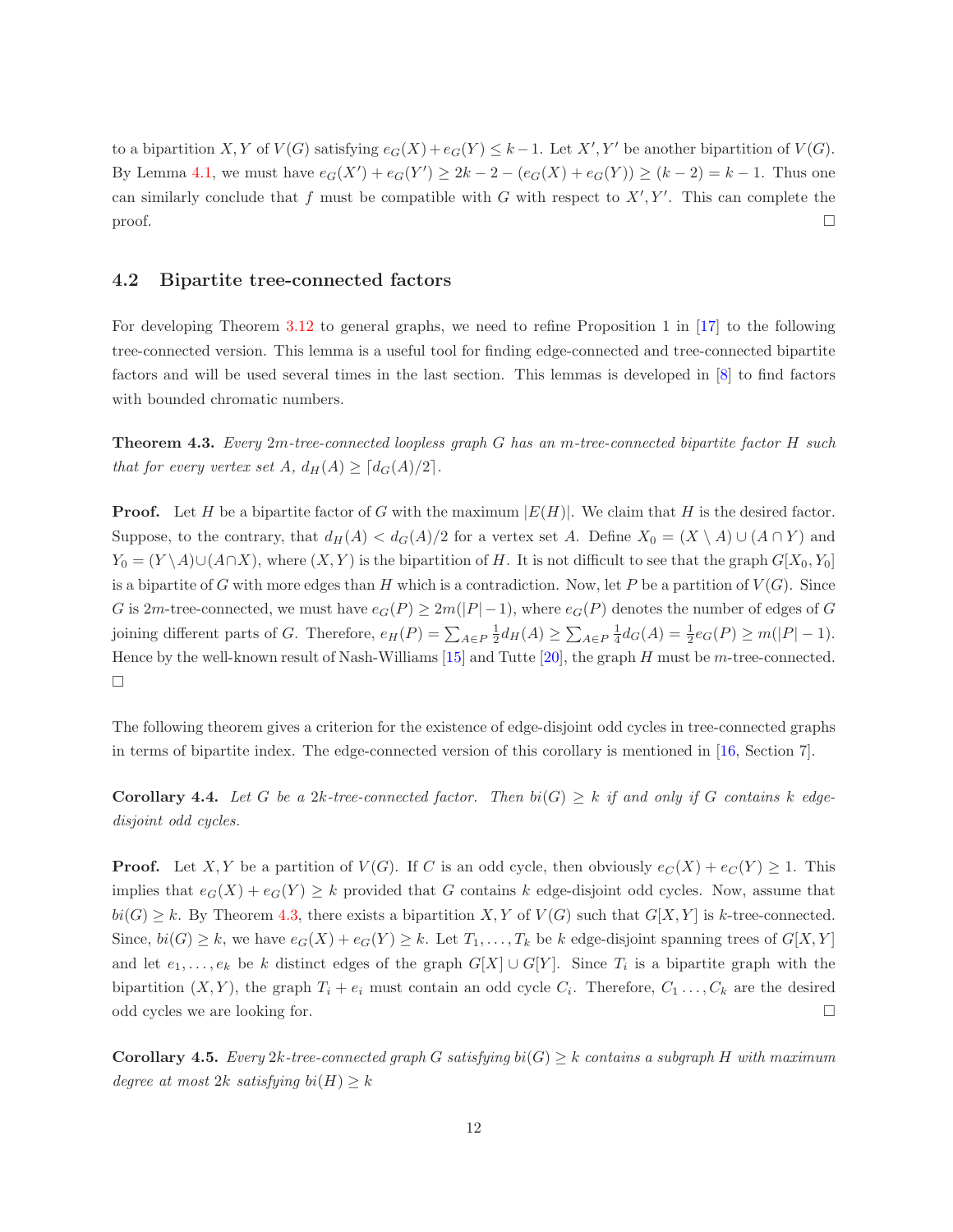<span id="page-12-2"></span>**Proof.** By Corollary [4.4,](#page-11-1) the graph G contains k edge-disjoint odd cycles which the union of them is the desired subgraph.

**Corollary 4.6.** *Every*  $(2m+4)$ -tree-connected graph G can be decomposed into two factors  $G_1$  and  $G_2$  *such that*  $G_1$  *is is Eulerian,*  $G_2[X, Y]$  *is m-tree-connected for a bipartition*  $X, Y$  *of*  $V(G)$ *, and* 

$$
e_{G_2}(X) + e_{G_2}(Y) = \min\{k, bi(G)\}.
$$

**Proof.** By Theorem [4.3,](#page-11-0) there exists a bipartition X, Y of  $V(G)$  such that  $G[X, Y]$  is  $(m + 2)$ -treeconnected. Decompose  $G[X, Y]$  into two spanning trees  $T_0$  and  $T$  and an m-tree-connected factor H. Since  $e_G(X) + e_G(Y) \ge bi(G)$ , we can decompose  $G[X] \cup G[Y]$  into two factors  $M_0$  and M such that  $|E(M)| = \min\{k, bi(G)\}.$  Let F be a spanning forest of T such that for each vertex v,  $d_F(v)$  and  $d_{T_0}(v) + d_{M_0}(v)$  have the same parity. It is enough to set  $G_1 = T_0 \cup M_0 \cup F$  and  $G_2 = G \setminus E(G_1)$  to complete the proof.  $\Box$ 

Corollary 4.7. Let G be a graph with  $bi(G) \geq k$ . If G is  $4k$ -tree-connected, then it has k edge-disjoint *spanning Eulerian subgraphs with odd size.*

**Proof.** By Theorem [4.3,](#page-11-0)  $G[X, Y]$  is 2k-tree-connected for a partition X, Y a of  $V(G)$ . Thus  $G[X, Y]$ contains  $2k$  spanning trees  $T_1, \ldots, T_k, T'_1, \ldots, T'_k$ . By the assumption,  $e_G(X) + e_G(Y) \geq k$ . Thus we can take  $e_1, \ldots, e_k$  to be k edges of  $G[X] \cup G[Y]$ . Define  $H_i = T'_i + e_i$ . Let  $F_i$  be a spanning forest of  $T_i$  such that for each vertex v,  $d_{F_i}(v)$  and  $d_{H_i}(v)$  have the same parity. It is enough to set  $G_i = F_i \cup H_i$  to construct the desired Eulerian factors.

#### <span id="page-12-0"></span>4.3 General graphs

Now, we are ready to prove the main result of this subsection.

**Theorem 4.8.** Let G be a graph, let k be a positive integer, and let  $f: V(G) \to Z_k$  be a compatible *mapping. If* G *contains a* (3k − 3)*-edge-connected bipartite factor, then* G *has an* f*-factor* H *such that for each vertex* v*,*

<span id="page-12-1"></span>
$$
\lfloor \frac{d_G(v)}{2} \rfloor - (k-1) \le d_H(v) \le \lfloor \frac{d_G(v)}{2} \rfloor + k.
$$

**Proof.** The special case  $k = 1$  is a well-konw result. In addition, Theorem [2.2](#page-3-0) confirms the case  $k = 2$ . Assume  $k \geq 3$ . Let X, Y be a bipartition of  $V(G)$  such that  $G[X, Y]$  is  $(3k-3)$ -edge-connected. Define  $G_0$ to be a factor of G containing all edges of  $G[X, Y]$  such that  $e_{G_0}(X) + e_{G_0}(Y) = \min\{k-1, e_G(X) + e_G(Y)\}.$ Let T be a factor of G by selecting edge-disjoint trails of length two from  $G\backslash E(G_0)$  as long as possible. Since both ends of each selected trails lie either in X or in Y, the graph  $T$  admits an X-parity trail-decomposition. Let  $M = G \setminus (E(G_0) \cup E(T))$ . According to the construction of T, the graph M must be a matching. For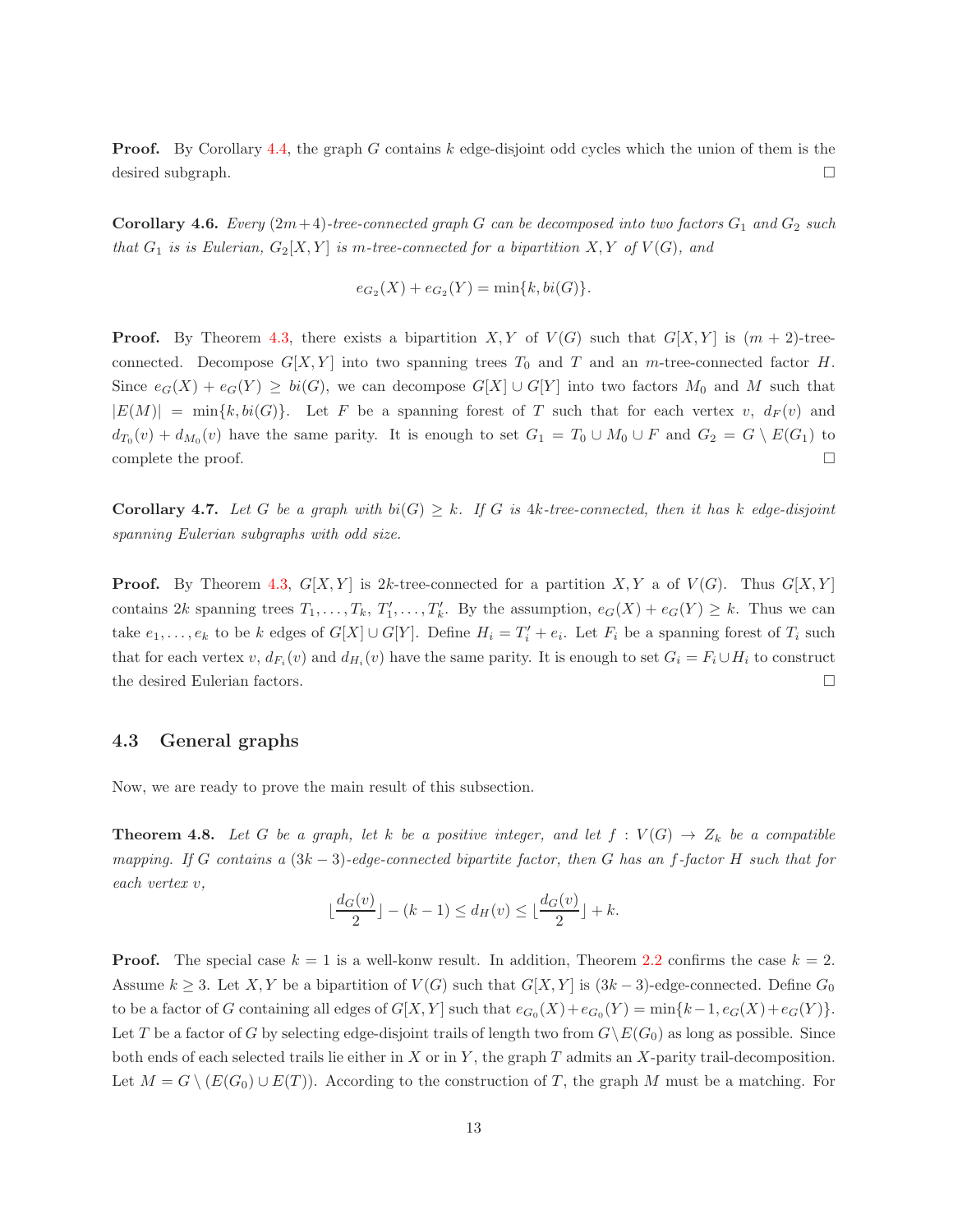each vertex v, define  $f'(v) = f(v) - d<sub>M</sub>(v)$ . By Theorem [3.13,](#page-8-0) the graph  $G<sub>0</sub> \cup T$  has an f'-factor F such that for each vertex v,  $\lfloor (d_G(v) - d_M(v))/2 \rfloor - (k-1) \le d_F(v) \le \lceil (d_G(v) - d_M(v))/2 \rceil + (k-1)$ . Hence it is not hard to check that  $F \cup M$  is the desired f-factor we are looking for.

<span id="page-13-0"></span>**Corollary 4.9.** Let G be a graph, let k be a positive integer, and let  $f: V(G) \to Z_k$  be a mapping. Assume *that*  $bi(G) \geq k-1$  and  $(k-1)\sum_{v\in V(G)} f(v)$  *is even.* If G *is* (6k−7)-edge-connected, then *it* has an f-factor H *such that for each vertex* v*,*

$$
\lfloor \frac{d_G(v)}{2} \rfloor - (k-1) \le d_H(v) \le \lfloor \frac{d_G(v)}{2} \rfloor + k.
$$

*Moreover, we can replace the assumption*  $bi(G) \geq k/2 - 1$  *when* k *is even.* 

**Proof.** By Theorem [4.3,](#page-11-0) the graph G has a bipartite  $(3k-3)$ -edge-connected factor. Also, by Theorem [4.2,](#page-10-2) the mapping f is compatible with G. Thus the assertion follows from Theorem [4.8.](#page-12-1)

The following corollary is a supplement for Corollary [3.9](#page-7-0) for the special case  $k = 2$ .

Corollary 4.10. *Every non-bipartite* 18*-edge-connected Eulerian graph* G *of even size admits a factor* H *such that for each vertex* v*,*

$$
d_H(v) \in \{d_G(v)/2 - 2, d_G(v)/2 + 2\}.
$$

**Proof.** For each v, define  $f(v) = d_G(v)/2 + 2 \pmod{4}$ . Since is non-bipartite and  $|E(G)|$  is even,  $bi(G) \ge$  $1 = 4/2 - 1$  and  $\sum_{v \in V(G)} f(v) \stackrel{2}{\equiv} |E(G)| \stackrel{2}{\equiv} 0$ . This implies that f is compatible with G. Thus by applying Corollary [4.9](#page-13-0) with  $k = 4$ , the graph G has an f-factor H such that for each vertex v,  $d_G(v)/2-3 \le d_H(v) \le$  $d_G(v)/2 + 4$ . This can complete the proof.

The following result is an interesting application of Theorem [4.8.](#page-12-1) This result can be refined for 6k-treeconnected graphs by replacing Theorem [4.13](#page-14-0) in the proof.

Corollary 4.11. *Let* G *be a* (6k − 7)*-edge-connected graph where* k *is a positive integer, and let* f *be a positive integer-valued function on*  $V(G)$ *. Assume that* f *is compatibly with* G *(modulo k). If for each vertex*  $v, f(v) \leq \frac{1}{2}d_G(v) \leq f(v) + k - \frac{1}{2}$ , then G has a factor H such that for each vertex v,

<span id="page-13-1"></span>
$$
d_H(v) \in \{f(v), f(v) + k\}.
$$

**Proof.** By Theorem [4.8,](#page-12-1) the graph G has an f-factor H (mod k) such that for each vertex v,  $f(v) - (k-1) \leq$  $\lfloor d_G(v)/2 \rfloor - (k-1) \le d_H(v) \le \lfloor d_G(v)/2 \rfloor + (k-1) \le f(v) + 2k - 1$ . Hence H is the desired factor.  $\Box$ 

We can also formulate the following theorem similar to Theorem [4.8.](#page-12-1)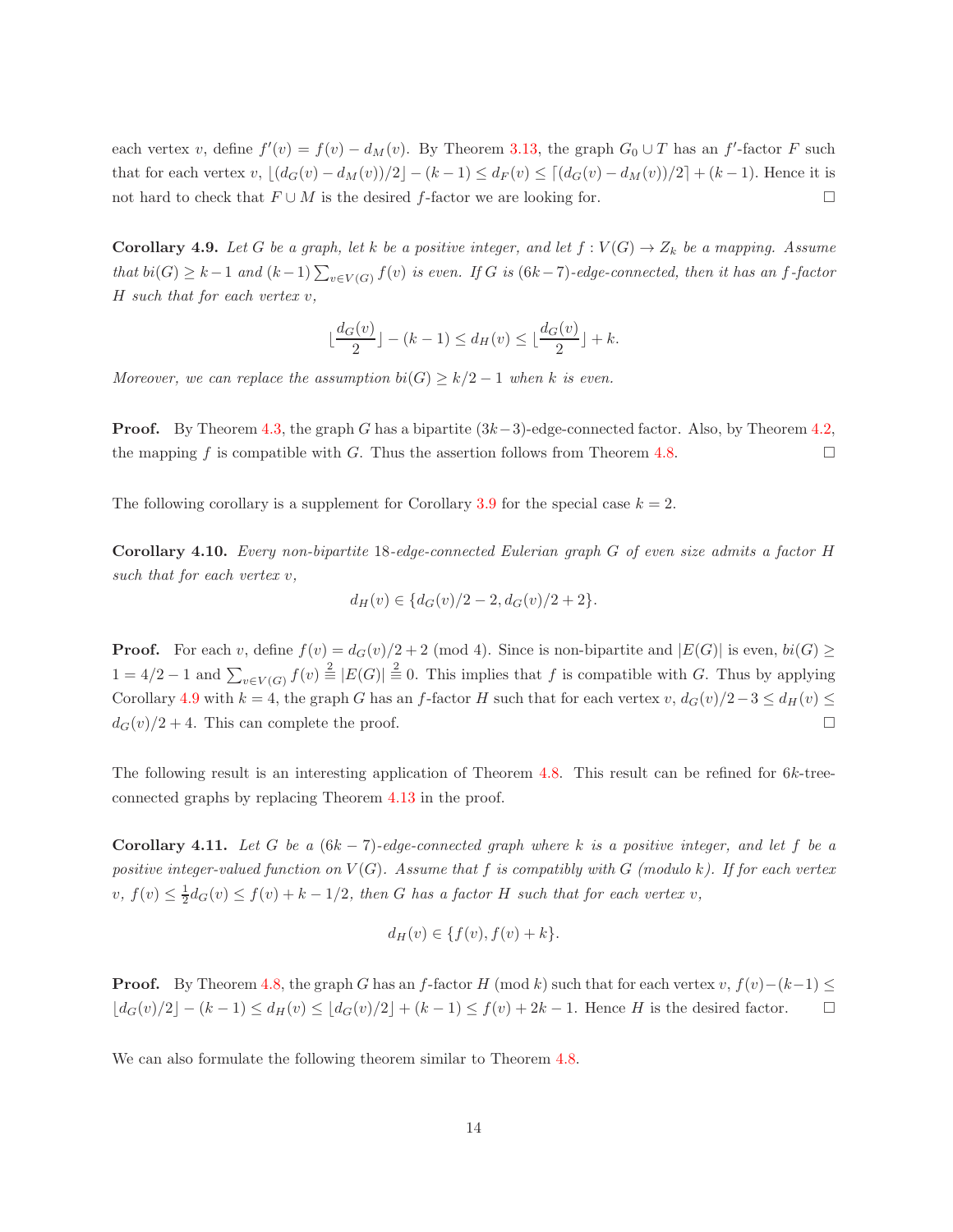**Theorem 4.12.** Let G be a non-trivial graph, let k be an integer,  $k \geq 3$ , and let  $f : V(G) \to Z_k$  be a *compatible mapping. If* G *contains a* (2k −2)*-tree-connected bipartite factor, then it has an* f*-factor* H *such that for each vertex* v,  $k/2 - 1 \le d_H(v) \le d_G(v) - k/2 + 1$ .

**Proof.** Apply Theorem [3.12](#page-8-1) using a similar arguments stated in the proof of Theorem [4.8.](#page-12-1)

#### 4.4 General graphs with high enough tree-connectivity

In this section, we shall push down the upper bound in Theorem [4.8](#page-12-1) on vertex degrees to a sharp bound by replacing a tree-connectivity condition. The following result improves the upper bound stated in Theorem [4.8](#page-12-1) for highly edge-connected graphs.

**Theorem 4.13.** Let G be a graph with  $z \in V(G)$ , let k be an integer,  $k \geq 2$ , and let  $f : V(G) \to Z_k$  be a *compatible mapping. If* G *is*  $(6k-2)$ *-tree-connected, then* G *has an* f-factor H such that for each vertex v,

<span id="page-14-0"></span>
$$
\lfloor \frac{d_G(v)}{2} \rfloor - (k-1) \le d_H(v) \le \begin{cases} \lfloor \frac{d_G(v)}{2} \rfloor + k, & \text{when } v = z; \\ \lceil \frac{d_G(v)}{2} \rceil + (k-1), & \text{otherwise.} \end{cases}
$$

*Furthermore, for the vertex* z, the upper bound cannot be reduce to  $\lceil d_G(z)/2 \rceil + (k-1)$ , if and only if the *following conditions hold:*

- G *is an Eulerian graph with odd size.*
- k is odd and  $f(v) \stackrel{k}{\equiv} d_G(v)/2$  for all  $v \in V(G)$ *.*

*In the exceptional case, we can also apply the reduction but by increasing the lower bound to*  $\left[ d_G(z)/2 \right] - k$ .

**Proof.** We first note that to prove the last assertion, it is enough to apply the theorem and consider the complement of that explored factor. If  $bi(G) \leq k-1$ , then the theorem follows from Theorem [4.3](#page-11-0) and Corollary [3.14.](#page-9-0) We may assume that  $bi(G) \geq k$ . By Corollary [4.6,](#page-12-2) the graph G can be decomposed into two factors  $G_1$  and  $G_2$  such that  $G_1$  is Eulerian and  $G_2[X, Y]$  is  $(3k-3)$ -edge-connected, and  $e_{G_2}(X) + e_{G_2}(Y) =$ k −1. According to Corollary [2.3,](#page-3-1) the graph  $G_1$  has a factor  $F_1$  such that for each  $v \in V(G) \setminus \{z\}$ .  $d_{F_1}(v) =$  $d_{G_1}(v)/2$ , and  $d_{F_1}(z) \in \{d_{G_1}(z)/2, d_{G_1}(z)/2+1\}$ . If  $|E(G)|$  is even, then we must have  $d_{F_1}(z) = d_{G_1}(z)/2$ . For each vertex v, define  $f'(v) = f(v) - d_{F_1}(v)$  (mod k). Since f is compatible with  $G$ ,  $(k-1) \sum_{v \in V(G)} f(v)$ is even. Thus by Theorem [4.2,](#page-10-2)  $f'$  must be compatible with  $G_2$  whether k is even or not. According to Theorem [3.13,](#page-8-0) the graph  $G_2$  has an f'-factor  $F_2$  such that for each vertex v,  $\lfloor d_{G_2}(v)/2 \rfloor - (k-1) \le d_{F_2}(v) \le$  $\lceil d_{G_2}(v)/2 \rceil + (k-1)$ , and also  $d_{F_2}(z) \leq \lfloor d_{G_2}(z)/2 \rfloor + (k-1)$ . Hence  $H = F_1 \cup F_2$  is the desired factor we are looking for.

Assume that the upper bound cannot be reduced to  $\lceil d_G(z)/2 \rceil + (k-1)$ . Since  $d_{F_1}(z) = d_{G_1}(z)/2 + 1$ ,  $|E(G)|$  must be odd. If  $d_G(z)$  is odd, then obviously the upper bound can be replaced by  $\lceil d_G(z)/2 \rceil + (k-1)$ .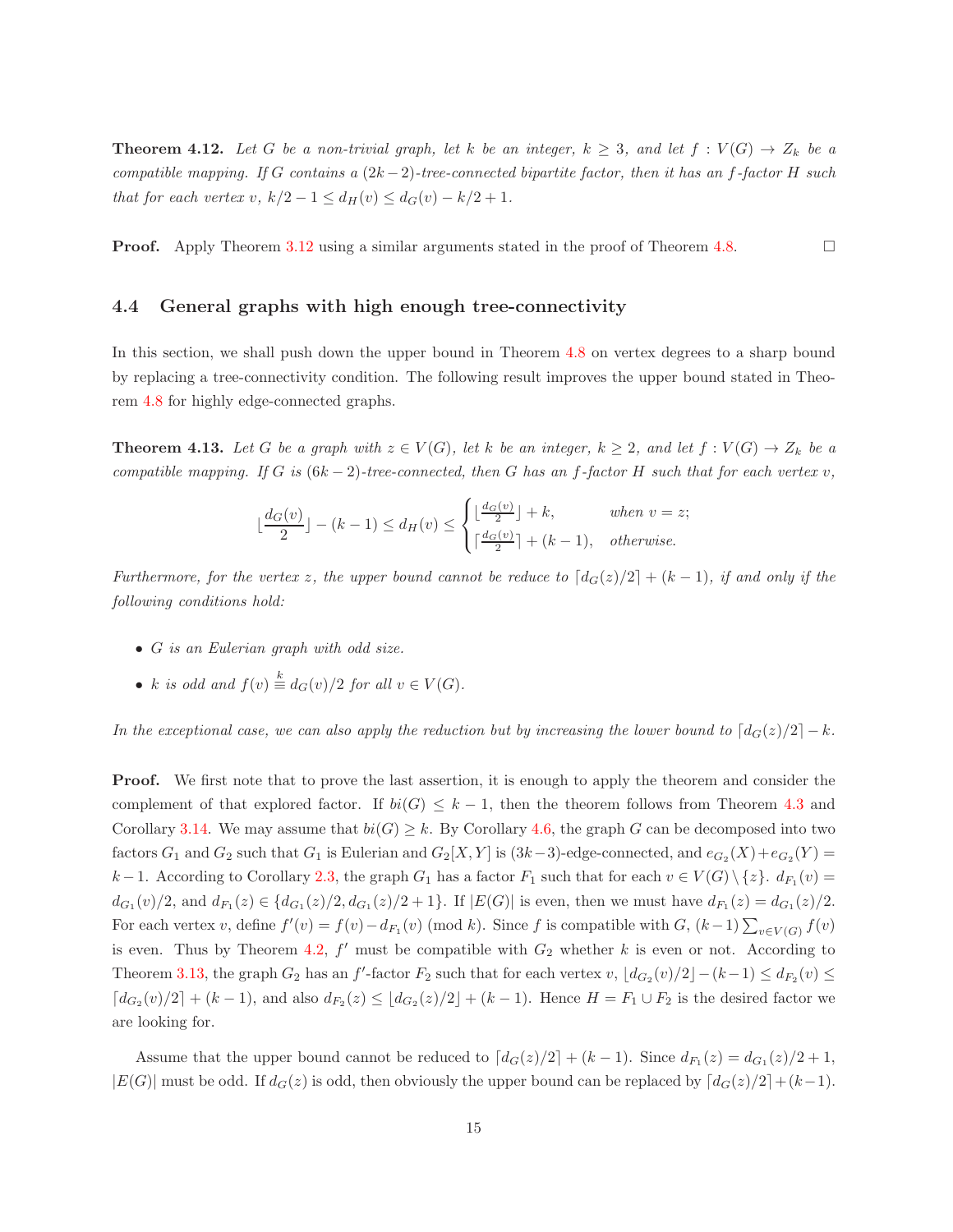Thus we may assume that all vertices of G have even degree (otherwise, we can select a vertex of odd degree for playing the role of z). If  $f(z) \neq d_G(z)/2 + k$ , then obviously the upper bound can also be replaced by  $\lceil d_G(z)/2 \rceil + (k-1)$ . Thus we may assume tat  $f(v) \stackrel{k}{\equiv} d_G(v)/2$  for all vertices v. If k is even, then  $\sum_{v \in V(G)} f(v)$  is even and hence  $|E(G)|$  is even, which is a contradiction. Therefore, k must be odd.

Conversely, assume that G is an Eulerian graph of odd size and  $f(v) \triangleq d_G(v)/2$  for all vertices v. Suppose, to the contrary, that the upper bound can be reduce to  $\lceil d_G(z)/2 \rceil + (k-1)$ . Thus H is a factor satisfying  $d_G(v)/2 - k < d_H(v) < d_G(v)/2 + k$  for all vertices v. This implies that  $d_H(v) = d_G(v)/2$ . Since  $\sum_{v \in V(G)} d_H(v)$  is even,  $|E(G)|$  must be even, which is a contradiction. Hence the proof is completed.  $\Box$ 

Remark 4.14. Note that the needed tree-connectivity of Theorem [4.13](#page-14-0) can be reduced by one and two for odd and even integers k using a little extra efforts.

The following corollary is a refined version of Corollary [4.11](#page-13-1) for highly tree-connected graphs.

Corollary 4.15. Let G be a  $(6k - 2)$ -tree-connected graph where k is a positive integer, and let f be a *positive integer-valued function on*  $V(G)$ *. Assume that* f *is compatibly with* G *(modulo k). If for each vertex* v,  $f(v) \leq \frac{1}{2}d_G(v) \leq f(v) + k$ , then G has a factor H such that for each vertex v,

<span id="page-15-1"></span>
$$
d_H(v) \in \{f(v), f(v) + k\}.
$$

**Proof.** If G contains a vertex z such that  $f(z) \stackrel{k}{\equiv} d_G(z)/2$ , we set  $Z = \{z\}$ . Otherwise, we set  $Z = \emptyset$ . By Theorem [4.13,](#page-14-0) the graph G has an f-factor H (mod k) such that for each  $v \in V(G) \setminus Z$ ,  $f(v) - (k-1) \le$  $|d_G(v)/2| - (k-1) \leq d_H(v) \leq [d_G(v)/2] + (k-1) \leq f(v) + 2k-1$ . Moreover, if  $z \in Z$  and  $f(z) = d_G(z)/2$ , we can have  $f(z) - (k - 1) = d_G(z)/2 - (k - 1) \le d_H(z) \le d_G(z)/2 + k = f(z) + k$ , and if  $v \in Z$  and  $f(z) = d_G(z)/2 - k$ , we can have  $f(z) = d_G(z)/2 - k \le d_H(z) \le d_G(z)/2 + (k-1) = f(z) + k - 1$ . Hence H is the desired factor.  $\Box$ 

## <span id="page-15-0"></span>5 Modulo  $k$ -regular factors and subgraphs

#### 5.1 Bipartite modulo  $k$ -regular factors

The following well-known theorem gives a sufficient condition for the existence of even factors. In this section, we develop this result for the existence of bipartite modulo k-regular factors.

**Theorem 5.1.**(Lovász [\[12\]](#page-18-15)) Every 2-edge-connected loopless graph G with  $\delta(G) \geq 3$  admits a modulo 2-regular factor.

We begin with the following theorem which provides a bipartite version for Theorem [5.1.](#page-15-1) Note that this result is sharp by considering that there exits a class of 4-edge-connected graphs without bipartite modulo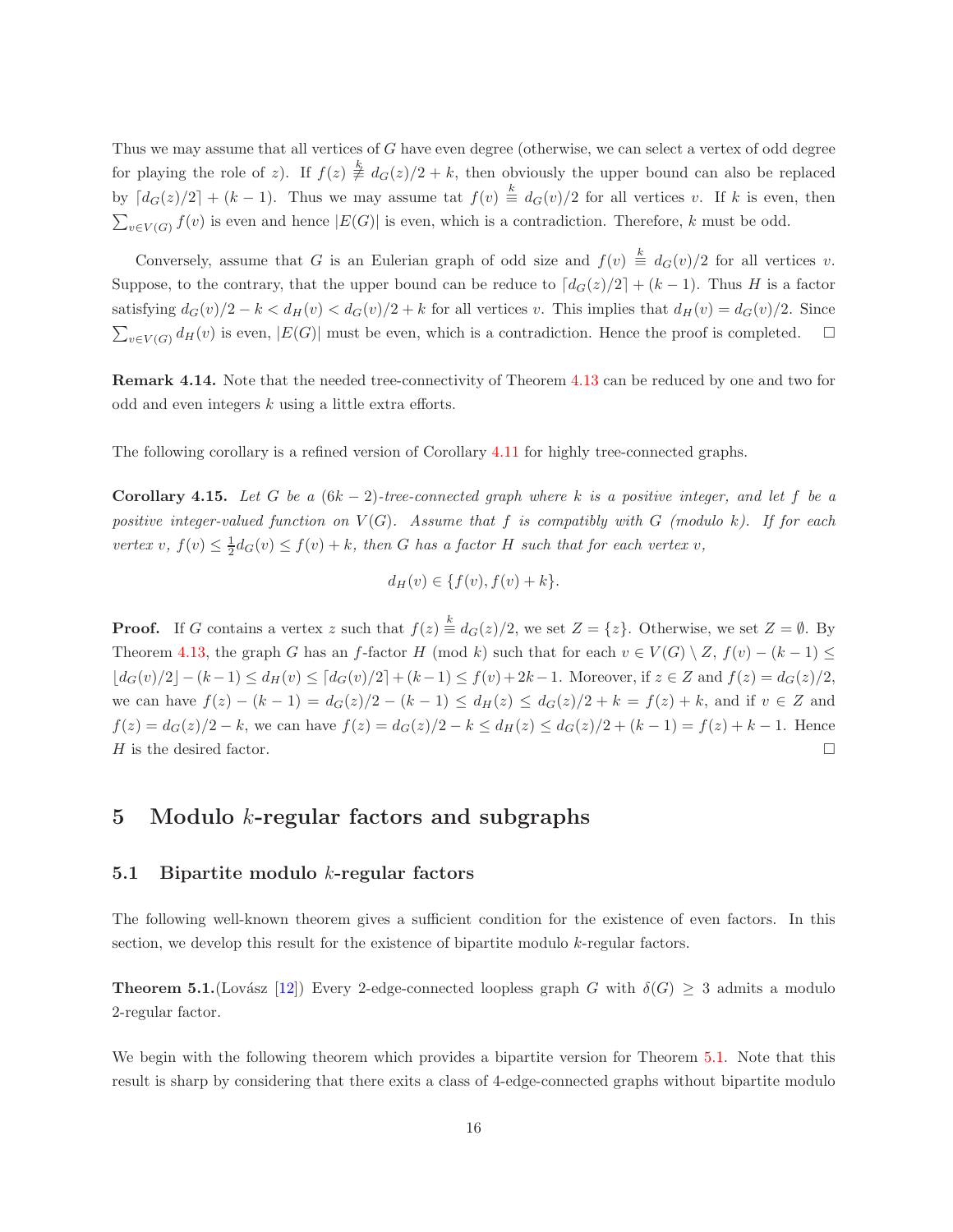2-regular factors. (For example, consider a number of copies of the complete graph of order four and add a new vertex and join it to all other vertices).

**Corollary 5.2.** *Every* 3*-edge-connected loopless graph* G *with*  $\delta(G) \geq 5$  *admits a bipartite modulo* 2*-regular factor.*

**Proof.** By Theorem [4.3,](#page-11-0) the graph G has a bipartite factor H such that for every vertex set  $X$ ,  $d_H(X) \ge$  $\lceil d_G(X)/2 \rceil$ . If G is 3-edge-connected and  $\delta(G) \geq 5$ , then H must 2-edge-connected and  $\delta(H) \geq 3$ . Hence by Theorem [5.1](#page-15-1) the graph H admits a modulo 2-regular factor.  $\square$ 

<span id="page-16-0"></span>The following theorem gives sufficient edge-connectivity conditions for the existence of bipartite modulo k-regular factors.

Theorem 5.3. *Every* (4k − 1)*-edge-connected essentially* (6k − 7)*-edge-connected graph admits a bipartite modulo* k*-regular factor. In addition, this result is true for bipartite* 2k*-edge-connected essentially* (3k − 3) *edge-connected graphs.*

**Proof.** By Theorem [4.3,](#page-11-0) the graph G has a bipartite factor  $G_0$  such that for every vertex set  $X$ ,  $d_{G_0}(X) \ge$  $\lceil d_G(X)/2 \rceil$ . Since G is  $(4k-1)$ -edge-connected and essentially  $(6k-7)$ -edge-connected, the graph  $G_0$  must be 2k-edge-connected and essentially  $(3k-3)$ -edge-connected. For each vertex v, define  $f(v) = 0$ . Obviously, f is compatible with G. Thus by Theorem [3.5,](#page-5-1) the graph  $G_0$  has an f-factor F modulo k such that for each vertex  $v, d_F(v) \geq \lfloor d_{G_0}(v)/2 \rfloor - (k-1) > 0$ . Thus F is a bipartite modulo k-regular factor of G.

The following theorem provides a tree-connected version for Theorem [5.3.](#page-16-0)

Theorem 5.4. *Every* (4k−4)*-tree-connected graph admits a bipartite modulo* k*-regular factor. In addition, this result is true for bipartite*  $(2k - 2)$ *-tree-connected graphs.* 

**Proof.** If G is  $(4k-4)$ -tree-connected, then by Theorem [4.3,](#page-11-0) the graph G contains a  $(2k-2)$ -tree-connected bipartite factor  $G_0$ . By Theorem [3.12,](#page-8-1) the bipartite graph  $G_0$  contains a modulo k-regular factor, which can complete the proof.

Finally, we formulate the following improved version of Theorem 3 in [\[18\]](#page-18-1).

Theorem 5.5. *Every* (10k − 3)*-edge-connected essentially* (12k − 7)*-edge-connected graph of even order admits a modulo* k*-regular factor whose degrees are not divisible by* 2k*. In addition, this result is true for bipartite* (5k − 1)*-edge-connected essentially* (6k − 3)*-edge-connected graphs of even order.*

**Proof.** By Theorem [4.3,](#page-11-0) the graph G has a bipartite factor  $G_0$  such that for every vertex set  $X$ ,  $d_{G_0}(X) \ge$  $\lceil d_G(X)/2 \rceil$ . Since G is  $(10k-3)$ -edge-connected and essentially  $(12k-7)$ -edge-connected, the graph  $G_0$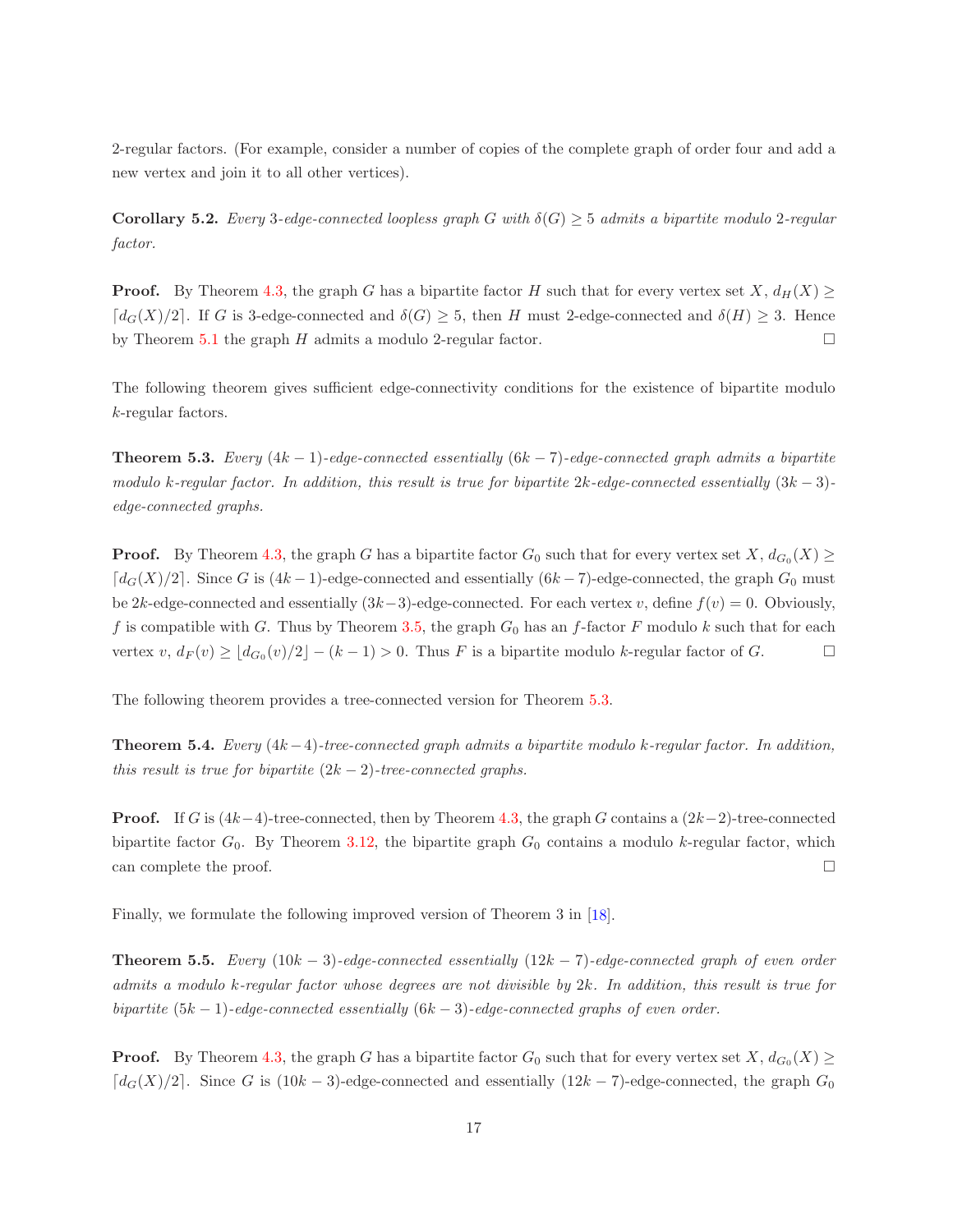must be  $(5k-1)$ -edge-connected and essentially  $(6k-3)$ -edge-connected. For each vertex v, define  $f(v) = k$ (mod 2k). Since  $G_0$  has even order, f must be compatible with  $G_0$ . Thus by Theorem [3.5,](#page-5-1) the graph  $G_0$ has an f-factor F modulo 2k. Note that for each vertex v, we have  $d_{G_0}(v) \ge 5k - 1 = 2(2k) - 1 + [f(v)]_{2k}$ . Thus F is the desired factor of G.

### 5.2 Bipartite modulo  $k$ -regular subgraphs

We shall below replace a weaker condition for the existence of bipartite modulo  $k$ -regular subgraphs. For this purpose, we need the following theorem which verifies Conjecture [1.5](#page-2-1) for prime powers.

Theorem 5.6.([\[1\]](#page-18-3)) *Let* G *be a loopless graph of order* n *and let* q *be a prime power. Then* G *admits a modulo* q*-regular subgraph, if*

<span id="page-17-0"></span>
$$
|E(G)| > (q-1)n.
$$

<span id="page-17-1"></span>*In addition, the lower bound can be improved to*  $(q-1)(n-1)$  *when G is bipartite, and the lower bound can be improved to*  $(q-1)(n-1/2)$  *when* k *is a power of two.* 

**Lemma 5.7.** Let k and q be two positive integers with  $k \leq q$ . Let G be a bipartite graph and let f be a *nonnegative integer-valued function on*  $V(G)$ *. If* G has a factor H satisfying  $d_H(v) = qf(v)$  for each vertex *v*, then G has a factor F satisfying  $d_F(v) = kf(v)$  for each vertex v.

**Proof.** We spilt every vertex v of H into  $f(v)$  vertices such that the resulting graph  $H_0$  would be a  $q$ regular bipartite graph. Thus  $H_0$  has a k-regular factor  $F_0$  using König Theorem [\[10\]](#page-18-16)). Obviously, this factor  $F_0$  induces a factor F of H satisfying  $d_F(v) = kf(v)$  for each vertex v. Hence the proof is completed.  $\Box$ 

Now, we are in a position to form the following corollary. For every integer k with  $k \geq 2$ , one can easily show that there is an even prime power q less than  $2k - 2$ . By a computer search, we also observe that this upper bound can be pushed down to  $\frac{11}{10}k + 1$  for small integers numbers k.

**Corollary 5.8.** Let k be a positive integer and let q be a prime power with  $k \leq q$ . Then a loopless graph G *of order* n *has a bipartite modulo* k*-regular subgraph, if*

$$
|E(G)| > (2q - 2)(n - 1).
$$

**Proof.** By Theorem [4.3,](#page-11-0) the graph G has a bipartite factor H such that for each vertex  $v$ ,  $d_H(v) \geq d_G(v)/2$ which implies that  $|E(H)| \geq |E(G)|/2 > (q-1)(n-1)$ . Thus by Theorem [5.6,](#page-17-0) the graph H has a q-regular subgraph F. According to Lemma [5.7,](#page-17-1) the bipartite graph F has a  $k$ -regular factor and so the graph G has a bipartite modulo k-regular subgraph.  $\square$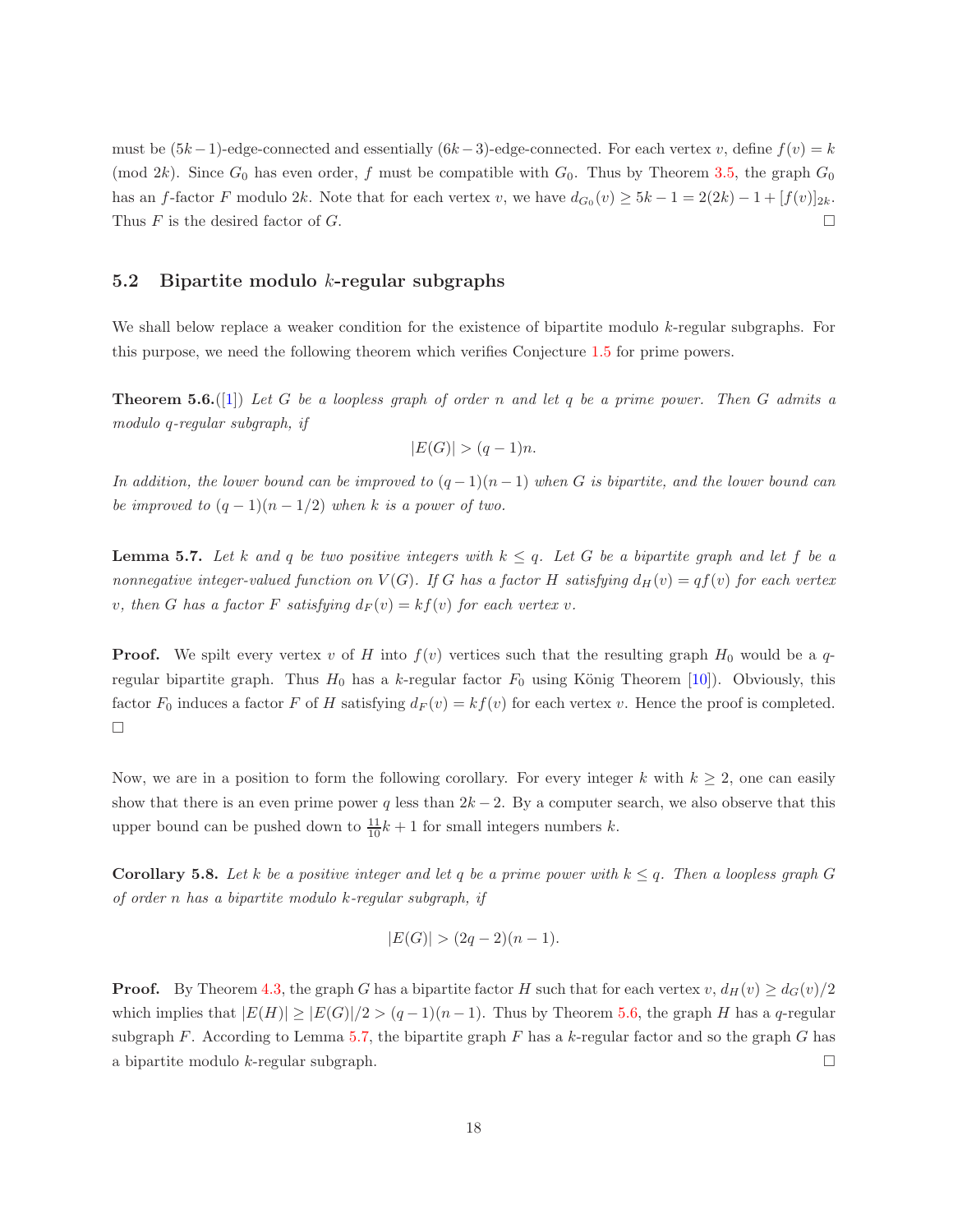# <span id="page-18-3"></span>References

- <span id="page-18-10"></span>[1] N. Alon, S. Friedland, and G. Kalai, Regular subgraphs of almost regular graphs, J. Combin. Theory Ser. B 37 ( 1984) 79–91.
- <span id="page-18-2"></span>[2] J. Bensmail, M. Merker, and C. Thomassen, Decomposing graphs into a constant number of locally irregular subgraphs, European J. Combin. 60 (2017) 124–134.
- <span id="page-18-6"></span>[3] F. Botler, L. Colucci, and Y. Kohayakawa, The mod k chromatic index of graphs is  $O(k)$ , arXiv:2007.08324 (2020).
- <span id="page-18-5"></span>[4] C. Bujtás, S. Jendrol', and Z. Tuza, On specific factors in graphs, Graphs Combin. 36 (2020) 1391–1399.
- <span id="page-18-8"></span>[5] J. Edmonds and E.L. Johnson, Matching, Euler tours and the Chinese postman, Mathematical Programming 5 (1973) 88–124.
- <span id="page-18-7"></span>[6] M. Hasanvand, Modulo orientations with bounded out-degrees, arXiv:1702.07039v3.
- <span id="page-18-13"></span>[7] M. Hasanvand, Equitable factorizations of edge-connected graphs, arXiv:1906.04325.
- [8] M. Hasanvand, Bipartite partition-connected factors with small degrees, arXiv:1905.12161.
- <span id="page-18-16"></span>[9] F. Jaeger, A note on sub-Eulerian graphs, J. Graph Theory 3 (1979) 91–93.
- <span id="page-18-4"></span>[10] D. König, Über graphen und ihre anwendung auf determinantentheorie und mengenlehre, Mathematische Annalen, 77 (1916) 453–465.
- <span id="page-18-15"></span>[11] L. Lov´asz, The factorization of graphs II, Acta Math. Acad. Sci. Hungar. 23 (1972) 223–246.
- <span id="page-18-9"></span>[12] L. Lovász, Combinatorial Problems and Exercises, North-Holland, Amsterdam (1979).
- <span id="page-18-11"></span>[13] L.M. Lovász, C. Thomassen, Y. Wu, and C.-Q. Zhang, Nowhere-zero 3-flows and modulo k-orientations, J. Combin. Theory Ser. B 103 (2013) 587–598.
- <span id="page-18-0"></span>[14] M. Merker, Decomposing highly edge-connected graphs into homomorphic copies of a fixed tree, J. Combin. Theory Ser. B 122 (2017) 91–108.
- <span id="page-18-14"></span>[15] C.St.J.A. Nash-Williams, Edge-disjoint spanning trees of finite graphs, J. London Math. Soc. 36 (1961) 445–450.
- <span id="page-18-12"></span>[16] C. Thomassen, The Erdős-Pósa property for odd cycles in graphs of large connectivity, Combinatorica 21 (2001) 321–333.
- <span id="page-18-1"></span>[17] C. Thomassen, Edge-decompositions of highly connected graphs into paths, Abh. Math. Semin. Univ. Hambg. 78 (2008) 17–26.
- [18] C. Thomassen, Graph factors modulo k, J. Combin. Theory Ser. B 106 (2014) 174–177.